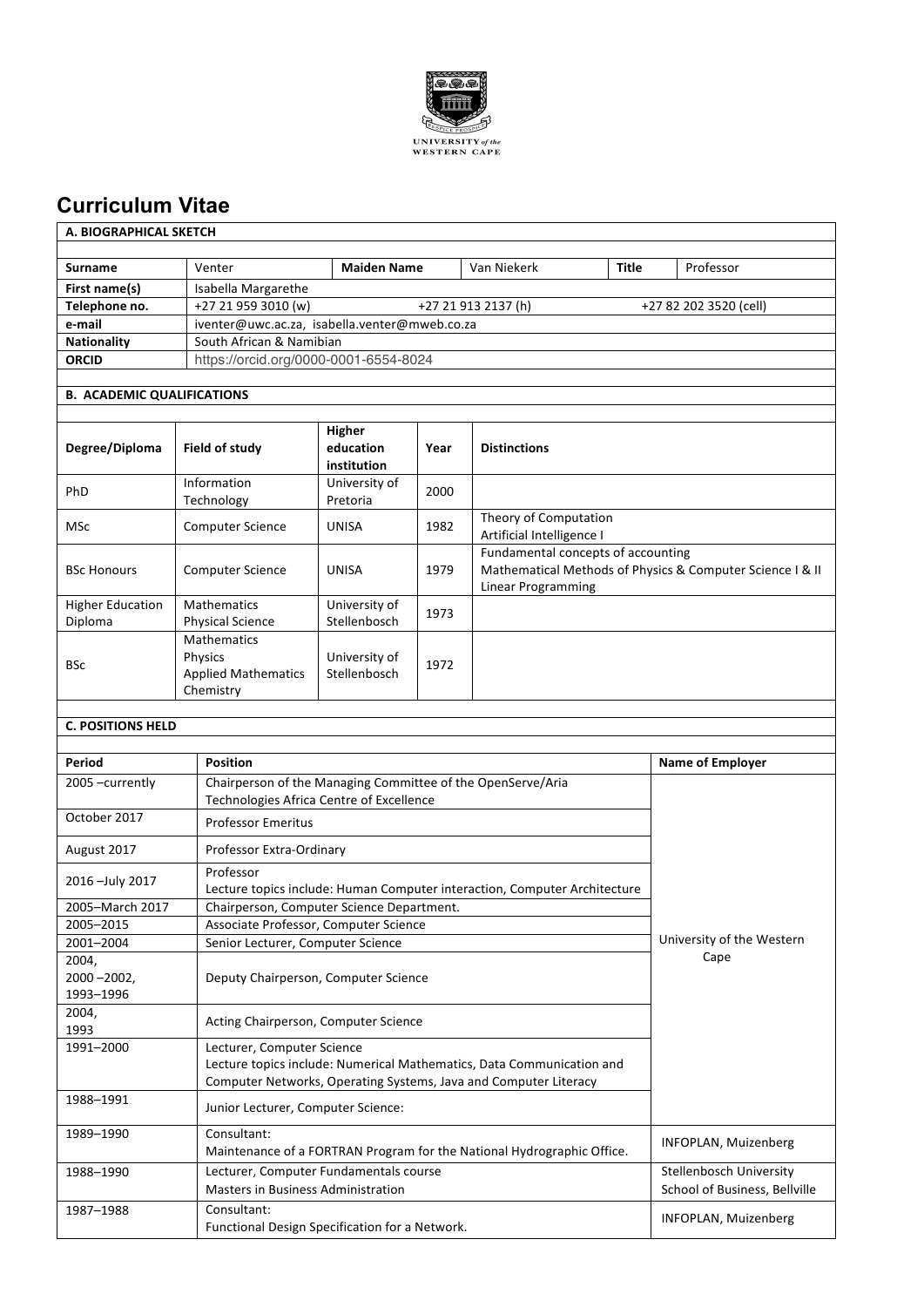| C. POSITIONS HELD (continued) |                                                        |                                                                                                                                                                                                                                                                                               |           |                                                                                                       |                                      |
|-------------------------------|--------------------------------------------------------|-----------------------------------------------------------------------------------------------------------------------------------------------------------------------------------------------------------------------------------------------------------------------------------------------|-----------|-------------------------------------------------------------------------------------------------------|--------------------------------------|
|                               |                                                        |                                                                                                                                                                                                                                                                                               |           |                                                                                                       |                                      |
| Period                        |                                                        | <b>Position</b>                                                                                                                                                                                                                                                                               |           |                                                                                                       | <b>Name of Employer</b>              |
| 1985-1987                     |                                                        | Head of Department, Computer Information Systems:<br>The planning of the curriculum for each course up to third year level. The<br>coordination of the lecturing personnel in the department.<br>General:<br>The maintenance and creation of application programs for the Computer<br>Centre. |           |                                                                                                       | Stellenbosch University,<br>Saldanha |
| 1982-1985                     |                                                        | Lecturer, Computer Information Systems I:<br>Designing application and system programs for the subject.                                                                                                                                                                                       |           |                                                                                                       |                                      |
| 1979                          |                                                        | <b>Technical Assistant:</b><br>Making use of computer programs to calculate the circuits of ions in<br>constant and time dependent electromagnetic fields. Design of FORTRAN<br>programs to solve numerical mathematical problems                                                             |           |                                                                                                       | <b>CSIR</b>                          |
| D. AWARDS, PRIZES etc         |                                                        |                                                                                                                                                                                                                                                                                               |           |                                                                                                       |                                      |
|                               |                                                        |                                                                                                                                                                                                                                                                                               |           |                                                                                                       |                                      |
|                               | Best Paper Award                                       |                                                                                                                                                                                                                                                                                               | 2014      | Design, Development & Research Conference, Cape Town                                                  |                                      |
|                               | <b>Best Paper Award</b>                                |                                                                                                                                                                                                                                                                                               | 2013      | SATNAC 2013, Stellenbosch                                                                             |                                      |
|                               | Best Paper Award                                       |                                                                                                                                                                                                                                                                                               | 2011      | AfriComm 2011, Zanzibar                                                                               |                                      |
|                               | <b>Academic Colours</b>                                |                                                                                                                                                                                                                                                                                               | 2000      | University of Pretoria                                                                                |                                      |
| <b>Awards</b>                 | <b>PhD Bursary</b>                                     |                                                                                                                                                                                                                                                                                               | 1999-2000 | <b>TELP USAID</b>                                                                                     |                                      |
|                               | Mellon Fellowship                                      |                                                                                                                                                                                                                                                                                               | 1998      | <b>Mellon Foundation</b>                                                                              |                                      |
|                               | Distinguished Paper Award<br>(second place)            |                                                                                                                                                                                                                                                                                               | 1996      | SUGISA '96, Stellenbosch                                                                              |                                      |
|                               | Universidad Alicante, Spain                            |                                                                                                                                                                                                                                                                                               | 2019      | Participated in a Erasmus+ EU funded Project, Common Good<br>First, workshop                          |                                      |
|                               | Entrepreneurship                                       | <b>Glasgow Caledonian University</b><br>and Reykjavik University Centre<br>for Research on Innovation and                                                                                                                                                                                     | 2017      | Participated in a Erasmus+ EU funded Project, Common Good<br>First, workshop                          |                                      |
|                               | University of Glasgow                                  |                                                                                                                                                                                                                                                                                               | 2016      | Conducted/participated in a workshop and visited Data Science<br>Institutes in Stirling and Edinburgh |                                      |
|                               | Joensuu, Finland                                       | University of Eastern Finland,                                                                                                                                                                                                                                                                | 2015      | Presented a paper and acted as an opponent for a PhD                                                  |                                      |
|                               | Google, Zurich, Switzerland                            |                                                                                                                                                                                                                                                                                               | 2011      | Participated in Google's Europe Middle East and African Faculty<br>Summit                             |                                      |
| Academic<br>Exchanges/        | Uganda                                                 | Makarere University, Kampala,                                                                                                                                                                                                                                                                 | 2010      | Participated in a Sub-Saharan curriculum development workshop                                         |                                      |
| visits                        | München University of<br>Technology                    |                                                                                                                                                                                                                                                                                               | 2007      | Visit Dr Voss                                                                                         |                                      |
|                               | <b>Oxford University</b>                               |                                                                                                                                                                                                                                                                                               | 2004      | Visit Prof. Gibbs, NRF funded                                                                         |                                      |
|                               | D.C., USA)                                             | Howard University (Washington                                                                                                                                                                                                                                                                 | 1998      | Invited speaker at ADMI and HURSAP Workshop                                                           |                                      |
|                               | University of Missouri-Rolla<br>(Rolla, Missouri, USA) |                                                                                                                                                                                                                                                                                               | 1998      | TELP funded university exchange program                                                               |                                      |
|                               | Faculty of Mathematics and<br>Prague (Czech Republic)  | Physics at Charles University in                                                                                                                                                                                                                                                              | 1998      | Post-conference visit, funded by UWC                                                                  |                                      |
|                               | <b>Computers in Teaching</b>                           | Initiative in the UK (Universities<br>of Durham and Nottingham).                                                                                                                                                                                                                              | 1994      | Funding received from Sherag and Caltex                                                               |                                      |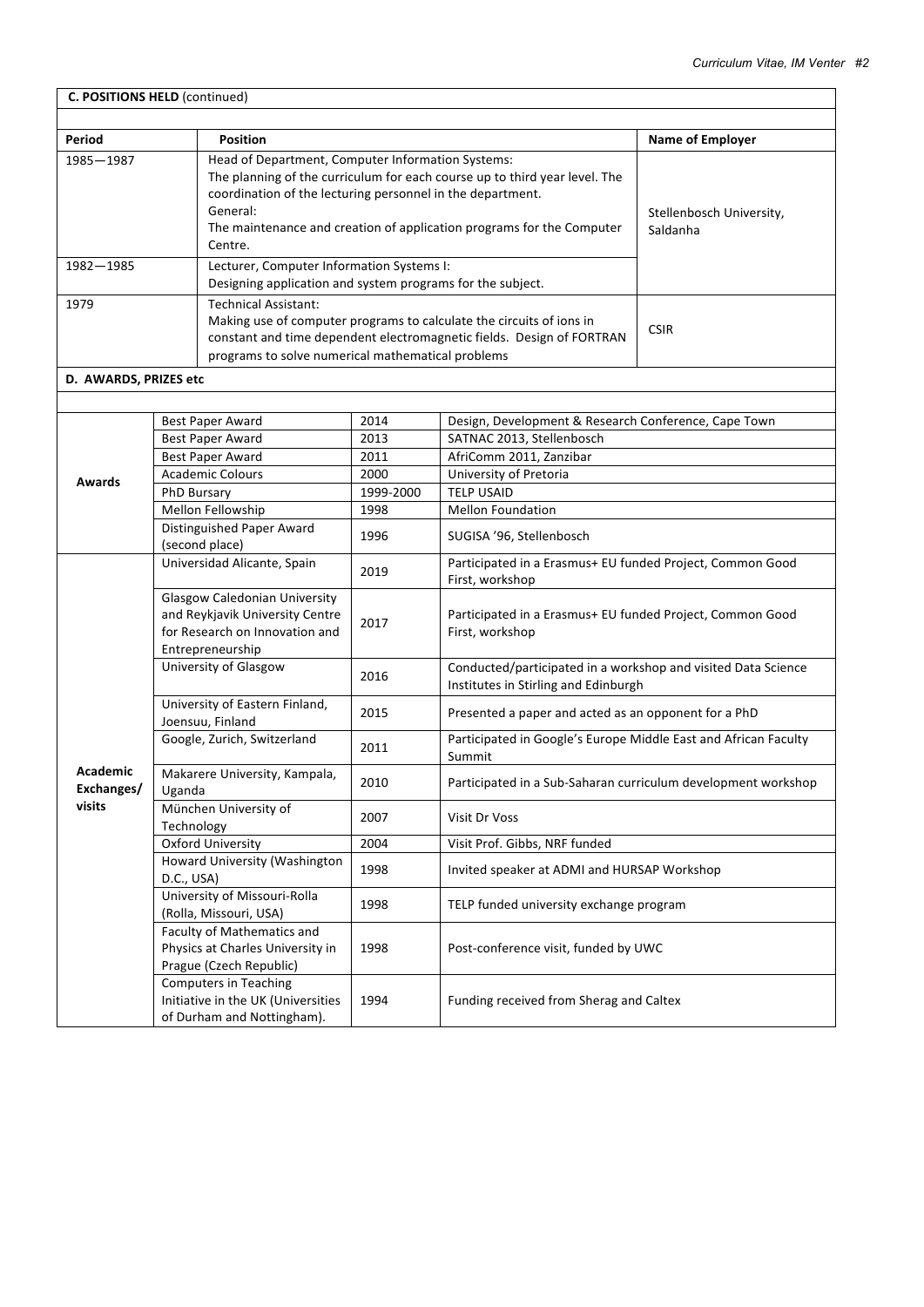|                             | D. AWARDS, PRIZES etc (continued)                                                                                                                                                                                                                                                                                                                                                                                               |                                                                                                                                                                                                                                                                                                                                                                                                                                                               |                  |                                                                                                                                                                                                                                           |                                           |  |  |  |
|-----------------------------|---------------------------------------------------------------------------------------------------------------------------------------------------------------------------------------------------------------------------------------------------------------------------------------------------------------------------------------------------------------------------------------------------------------------------------|---------------------------------------------------------------------------------------------------------------------------------------------------------------------------------------------------------------------------------------------------------------------------------------------------------------------------------------------------------------------------------------------------------------------------------------------------------------|------------------|-------------------------------------------------------------------------------------------------------------------------------------------------------------------------------------------------------------------------------------------|-------------------------------------------|--|--|--|
|                             |                                                                                                                                                                                                                                                                                                                                                                                                                                 |                                                                                                                                                                                                                                                                                                                                                                                                                                                               |                  |                                                                                                                                                                                                                                           |                                           |  |  |  |
|                             | Investigator                                                                                                                                                                                                                                                                                                                                                                                                                    |                                                                                                                                                                                                                                                                                                                                                                                                                                                               | Year             | Title                                                                                                                                                                                                                                     | <b>Funding Source</b>                     |  |  |  |
|                             |                                                                                                                                                                                                                                                                                                                                                                                                                                 | Principal Investigator                                                                                                                                                                                                                                                                                                                                                                                                                                        | For 2019         | DST-NRF Collaborative Postgraduate<br>Training                                                                                                                                                                                            | NRF-CPT170508230022                       |  |  |  |
|                             | Collaborator                                                                                                                                                                                                                                                                                                                                                                                                                    |                                                                                                                                                                                                                                                                                                                                                                                                                                                               | 2017-2019        | Erasmus + Capacity Building in Higher<br>Education                                                                                                                                                                                        | <b>European Union</b>                     |  |  |  |
|                             |                                                                                                                                                                                                                                                                                                                                                                                                                                 | Principal Investigator                                                                                                                                                                                                                                                                                                                                                                                                                                        | 2016-2021        | Incentive funding for rated researcher                                                                                                                                                                                                    | NRF-Grant number 103627                   |  |  |  |
|                             |                                                                                                                                                                                                                                                                                                                                                                                                                                 | Head of the Management                                                                                                                                                                                                                                                                                                                                                                                                                                        | 2005 - currently | Telkom/Aria Technology Centre of                                                                                                                                                                                                          | Telkom/Aria Technology                    |  |  |  |
|                             | Committee                                                                                                                                                                                                                                                                                                                                                                                                                       |                                                                                                                                                                                                                                                                                                                                                                                                                                                               |                  | Excellence                                                                                                                                                                                                                                | Africa                                    |  |  |  |
|                             |                                                                                                                                                                                                                                                                                                                                                                                                                                 | Principal Investigator                                                                                                                                                                                                                                                                                                                                                                                                                                        | 1995 - currently | <b>Computer Education</b>                                                                                                                                                                                                                 | <b>UWC Research project</b><br>2013/06/08 |  |  |  |
| Fundi                       |                                                                                                                                                                                                                                                                                                                                                                                                                                 | Co-principal Investigator                                                                                                                                                                                                                                                                                                                                                                                                                                     | $2006 - 2015$    | Influence of assessment on student<br>learning                                                                                                                                                                                            | <b>UWC Research project</b><br>2005/4/7   |  |  |  |
| ng                          |                                                                                                                                                                                                                                                                                                                                                                                                                                 | Co-principal Investigator                                                                                                                                                                                                                                                                                                                                                                                                                                     | 2005             | Assessment                                                                                                                                                                                                                                | <b>NRF</b>                                |  |  |  |
|                             |                                                                                                                                                                                                                                                                                                                                                                                                                                 | Principal Investigator                                                                                                                                                                                                                                                                                                                                                                                                                                        | 2002-2004        | Collaboration & Learning & Internet                                                                                                                                                                                                       | NRF GUN 2050663                           |  |  |  |
|                             |                                                                                                                                                                                                                                                                                                                                                                                                                                 | Co-principal Investigator                                                                                                                                                                                                                                                                                                                                                                                                                                     | 2000-2002        | Women-in-Research                                                                                                                                                                                                                         | <b>NRF</b>                                |  |  |  |
|                             |                                                                                                                                                                                                                                                                                                                                                                                                                                 | Co-principal Investigator                                                                                                                                                                                                                                                                                                                                                                                                                                     | 2000-2003        | <b>E-Learning in Statistics</b>                                                                                                                                                                                                           | <b>NRF GUN 2050450</b>                    |  |  |  |
|                             |                                                                                                                                                                                                                                                                                                                                                                                                                                 | Co-principal Investigator                                                                                                                                                                                                                                                                                                                                                                                                                                     | 1998 - 2005      | Low-end Video conferencing<br>Technologies Applied to Distance<br>Learning                                                                                                                                                                | UWC Research project<br>98/3/17           |  |  |  |
|                             |                                                                                                                                                                                                                                                                                                                                                                                                                                 | Co-Investigator                                                                                                                                                                                                                                                                                                                                                                                                                                               | 1997             | Intelligent Distributed Network for<br><b>Multimedia Tutorial Systems</b>                                                                                                                                                                 | TELKOM, Siemens and THRIP.                |  |  |  |
|                             |                                                                                                                                                                                                                                                                                                                                                                                                                                 | Principal Investigator                                                                                                                                                                                                                                                                                                                                                                                                                                        | 1995             | Research in Cooperative learning and<br>group work.                                                                                                                                                                                       | Academic Development, UWC                 |  |  |  |
|                             |                                                                                                                                                                                                                                                                                                                                                                                                                                 | Principal Investigator                                                                                                                                                                                                                                                                                                                                                                                                                                        | 1994             | Academic Development in Computer<br>Literacy                                                                                                                                                                                              | Sherag and Caltex.                        |  |  |  |
|                             | <b>E. PUBLICATIONS</b>                                                                                                                                                                                                                                                                                                                                                                                                          |                                                                                                                                                                                                                                                                                                                                                                                                                                                               |                  |                                                                                                                                                                                                                                           |                                           |  |  |  |
|                             |                                                                                                                                                                                                                                                                                                                                                                                                                                 |                                                                                                                                                                                                                                                                                                                                                                                                                                                               |                  |                                                                                                                                                                                                                                           |                                           |  |  |  |
| <b>Thesis</b>               | 2000                                                                                                                                                                                                                                                                                                                                                                                                                            | University of Pretoria.                                                                                                                                                                                                                                                                                                                                                                                                                                       |                  | Venter, IM. Group Constitution for small group learning in the field of Information Technology. Ph.D. Thesis.                                                                                                                             |                                           |  |  |  |
| Chapt<br>er in a<br>book    | Rai, IA, Rodrigues, A, Venter, IM, Mills, G, Suleiman, H & Edumadze, J. Relevant Computing Curricula in Sub-Saharan<br>2013<br>Africa, e-Infrastructure and e-Services for Developing Countries, Volume 119 of the Lecture Notes of the Institute for<br>Computer Sciences, Social Informatics and Telecommunications Engineering series, LNICST 119, (p.239-248) (DOI<br>10.1007/978-3-642-41178-6_25, ISBN 978-3-642-41177-9) |                                                                                                                                                                                                                                                                                                                                                                                                                                                               |                  |                                                                                                                                                                                                                                           |                                           |  |  |  |
|                             | 2019                                                                                                                                                                                                                                                                                                                                                                                                                            | Venter, IM, Nairi, A. & Daniels, A. Social innovation and refugee integration in the developing world, Contextualising<br>and Realising Serious Storytelling - Case Studies and Best Practice. (submitted)                                                                                                                                                                                                                                                    |                  |                                                                                                                                                                                                                                           |                                           |  |  |  |
|                             |                                                                                                                                                                                                                                                                                                                                                                                                                                 |                                                                                                                                                                                                                                                                                                                                                                                                                                                               |                  | 14 DHET-accredited journal articles                                                                                                                                                                                                       |                                           |  |  |  |
|                             | 2019                                                                                                                                                                                                                                                                                                                                                                                                                            | Venter, IM, Blignaut, RJ, Renaud, K, Venter, MA. The role of gender in smartphone security: a South African<br>perspective. Heliyon, Elsevier. (In revision)                                                                                                                                                                                                                                                                                                  |                  |                                                                                                                                                                                                                                           |                                           |  |  |  |
|                             | 2017                                                                                                                                                                                                                                                                                                                                                                                                                            | Bankole, O. and Venter, IM. (2017). Insights into the use and affordances of social and collaborative applications for<br>student projects. South African Computer Journal 29(2), 1-15. https://doi.org/10.18489/sacj.v29i2.470                                                                                                                                                                                                                               |                  |                                                                                                                                                                                                                                           |                                           |  |  |  |
| Accredited journal articles | 2017                                                                                                                                                                                                                                                                                                                                                                                                                            | Al Lily, A, Foland, J, Stoloff, D, Gogus, A, Erguvan, I, Awshar, M, Tondeur, J, Hammond, M, Venter, IM, etc. Academic<br>Domains as Political Battlegrounds: A Global Enquiry by 101 Academics in the Fields of Education and Technology,<br>Information Development Journal, 33(3), Sage DOI: 10.1177/0266666916646415<br>http://idv.sagepub.com/content/early/2016/05/03/0266666916646415.full.pdf?ijkey=QtsF7QaLOhMzxrt&keytype=<br>finite (Pages 270-288) |                  |                                                                                                                                                                                                                                           |                                           |  |  |  |
|                             | 2016                                                                                                                                                                                                                                                                                                                                                                                                                            |                                                                                                                                                                                                                                                                                                                                                                                                                                                               |                  | Blignaut, R, Venter, IM, & Renaud, KV. Granny gets smarter but junior hardly notices, The Journal of Community<br>Informatics, Vol 12, No 3 (December 1 2016) ISSN: 1712-4441, (Pages 159-172)                                            |                                           |  |  |  |
|                             | 2014                                                                                                                                                                                                                                                                                                                                                                                                                            |                                                                                                                                                                                                                                                                                                                                                                                                                                                               |                  | Bytheway, A, & Venter, IM, Strategies for information management in education: Some international experience. SA<br>Journal of Information Management; Vol 16, No 1 (2014), 11 pages. doi: 10.4102/sajim.v16i1.596 (ISSN 1560683x)        |                                           |  |  |  |
|                             | 2014                                                                                                                                                                                                                                                                                                                                                                                                                            | 550-562)                                                                                                                                                                                                                                                                                                                                                                                                                                                      |                  | Venter IM, Blignaut, RJ, & Renaud, K. Uniformity in the midst of diversity. Journal of Engineering, Design and<br>Technology, Vol 12, No 4 (6 October 2014) ISSN: 1726-0531 http://dx.doi.org/10.1108/JEDT-08-2013-0060 (Pages            |                                           |  |  |  |
|                             | 2013                                                                                                                                                                                                                                                                                                                                                                                                                            | (Pages 54-68)                                                                                                                                                                                                                                                                                                                                                                                                                                                 |                  | Azeez, NA & Venter IM. Towards ensuring scalability, interoperability and efficient access control in a multi-domain<br>grid-based environment. Special Edition of SAIEE African Research Journal, Vol 104 (2) June 2013 (ISSN 1991-1696) |                                           |  |  |  |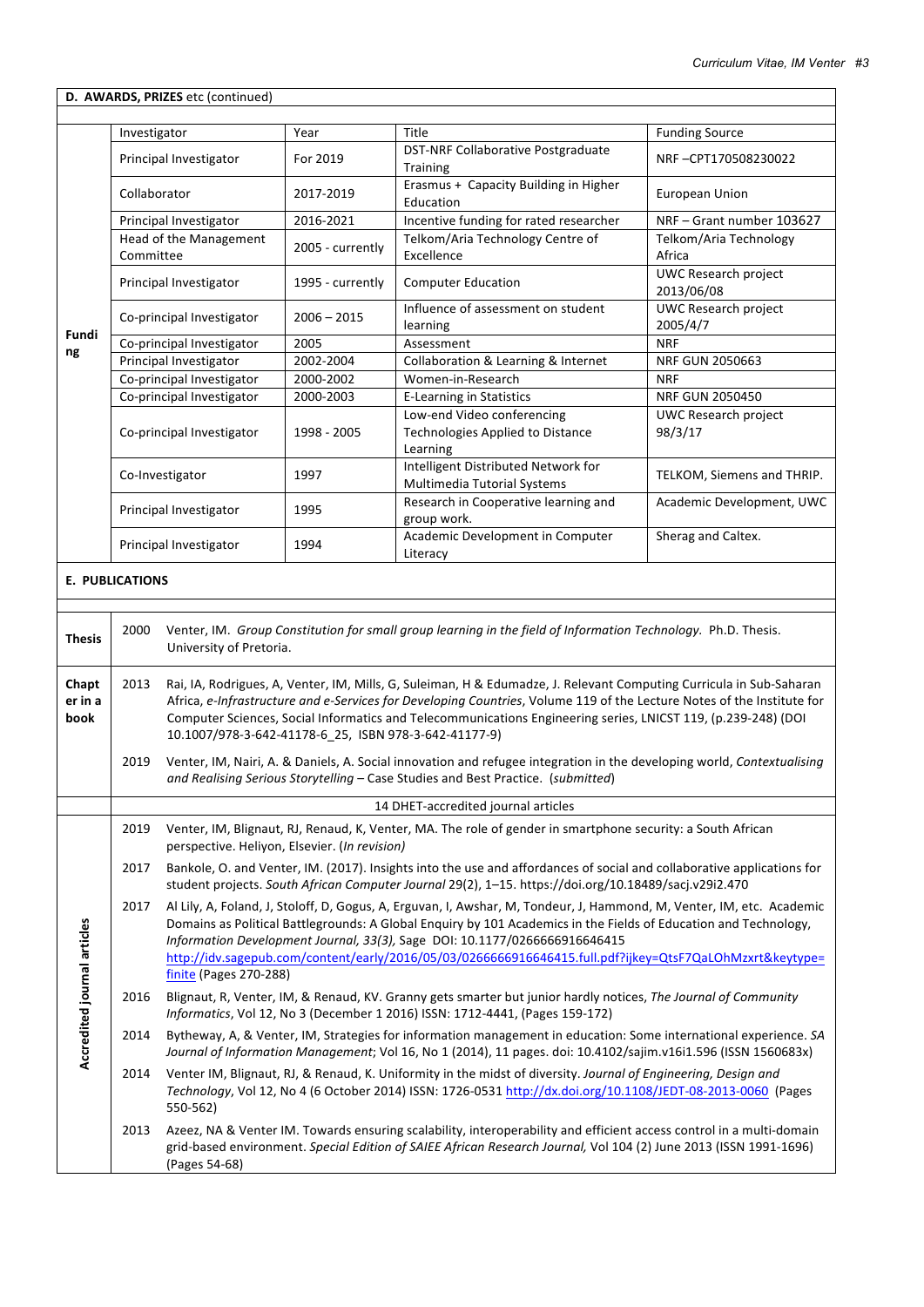| E. PUBLICATIONS (continued)        |      |                                                                                                                                                                                                                                                                                                                                                                                          |  |  |
|------------------------------------|------|------------------------------------------------------------------------------------------------------------------------------------------------------------------------------------------------------------------------------------------------------------------------------------------------------------------------------------------------------------------------------------------|--|--|
|                                    | 2011 | Blignaut, RJ & Venter, IM. Comparative study of admissions criteria of a selection of South African universities.<br>LitNet Akademies Jaargang, Volume 8 Number 2 - Augustus 2011, available online at www.litnet.co.za (ISSN<br>1995-5928)                                                                                                                                              |  |  |
|                                    | 2009 | Sanga, C & Venter, IM. Is a Multi-criteria Evaluation Tool Reserved for Experts? The Electronic Journal Information<br>Systems Evaluation Volume 12 (2) 2009, (pp185 - 196), available online at www.ejise.com ( ISBN/ISSN 1566-6379)                                                                                                                                                    |  |  |
|                                    | 2001 | Venter, IM, Blignaut, RJ & Stoltz, D. Research methodologies explored for a paradigm shift in university teaching.<br>South African Journal of Higher Education, Volume 15 Number 2 (Pages 162-169).                                                                                                                                                                                     |  |  |
| Accredited journal articles        | 2000 | Blignaut, RJ, Venter, IM & Cranfield, D. Fast tracking students from disadvantaged backgrounds into main stream<br>Computer Science. South African Computer Journal, Number 26 November 2000 (Pages 228-230).                                                                                                                                                                            |  |  |
|                                    | 1998 | Blignaut, RJ & Venter, IM. Teamwork: Can it equip university science students with more than rigid subject<br>knowledge? Computers & Education, Volume 31, Number 3 (Pages 265-279).                                                                                                                                                                                                     |  |  |
|                                    | 1996 | Venter, IM & Blignaut, RJ. Approach to computer literacy in a third world setting, Computers & Education, Volume<br>27, Number 1, August 1996. (Pages 23 - 29).                                                                                                                                                                                                                          |  |  |
|                                    | 1996 | Hart, G, Makhubela, L, Smith, M, Venter, IM & Walker, M. Different Angles of Vision: teaching tales from the<br>University of the Western Cape. Teaching in Higher Education, Volume. 1, Number. 2 (Pages 193-211).                                                                                                                                                                      |  |  |
|                                    |      | 7 Other journal articles                                                                                                                                                                                                                                                                                                                                                                 |  |  |
|                                    | 2015 | Sanga, C & Venter IM. Algorithm for the evaluation of Free and Open Source Software when the Evaluator is<br>"Uncertain", International Journal of Management Science and Information Technology (IJMSIT); Vol 3 Issue 17<br>(ISBN: ISSN 1923-0265) (Pages 35-55)                                                                                                                        |  |  |
|                                    | 2014 | Azeez, NA, Fasina, EP, Ayangbekun, OJ, Ojiako, CP & Venter, IM. Protecting Africa's citizenry from cyber-terrorism<br>through joint awareness campaign programmes (JACAP), Computing, Information Systems, Development<br>Informatics & Allied Research Journal Volume 5, No. 3 September 2014, pp.1-12 (ISSN 2167-1710)                                                                 |  |  |
|                                    | 2012 | Azeez, NA, Venter, IM, Iyamu, T & Oyewole, AS. An Investigation into Five Grid Security Models: Their<br>Implementation, Strengths and Weaknesses An Overview of Five Security Models, International Journal of<br>Architectural Computing (IJAC): Volume 5, No. 2, July-December 2012, pp. 83-96 (ISSN 0974-6277)                                                                       |  |  |
| Other journal articles             | 2012 | Azeez, NA, Abidoye, AP, Adesina, AO, Agbele, KK, Venter, IM & Oyewole, AS. Threats to e-government<br>implementation in the civil service: Nigeria as a case study. The Pacific Journal of Science and Technology, USA.<br>Volume 13. Number 1. May 2012 (Spring): page 398-402. URL for online version:<br>http://www.akamaiuniversity.us/PJST13_1_398.pdf                              |  |  |
|                                    | 2011 | Azeez, NA, Venter, IM & Iyamu, T. Peer-to-Peer Computing and Grid Computing: Towards a Better Understanding.<br>The Pacific Journal of Science and Technology, USA. Volume 12. Number 1. May 2011 (Spring): page 270-276. URL<br>for online version: http://www.akamaiuniversity.us/PJST12_1_270.pdf                                                                                     |  |  |
|                                    | 2011 | Azeez, NA, Iyamu, T, Venter IM, Onifade OFW & Azeez, RA. Grid Security: Evaluation of Active and Passive Attacks<br>with Proposed Countermeasures. Science Alert: Research Journal of Information Technology 3(3): 181-190, 2011,<br>New York, U.S.A. URL for online version: http://scialert.net/qredirect.php?doi=rjit.0000.29742.29742&linkid=pdf                                     |  |  |
|                                    | 1997 | IM Venter. Teams, Trying or Terrific? A Cooperative Approach to the Learning of Computer Science, Academic<br>Development Volume 3, Number 2 (Pages 3 - 17) (ISSN 1026-4035).                                                                                                                                                                                                            |  |  |
| Article included<br>in publication | 2001 | Collection of Papers for Informatics Didactics. University of Oslo, Mathematics and Science Faculty, Sweden.<br>Paper included is:<br>IM Venter & RJ Blignaut. (2000) Approach to computer literacy in a third world setting, Computers & Education,<br>Volume 27, Number 1. (Pages 248 - 258)                                                                                           |  |  |
|                                    |      | 47 DHET accredited conference papers                                                                                                                                                                                                                                                                                                                                                     |  |  |
|                                    | 2019 | Mashau, L, Kroeze, J, Grant, H & Venter, IM. Enabling factors of smart city readiness to improve service delivery in<br>South African municipalities, 2 <sup>nd</sup> International Conference on Global trends in Management, IT and Governance in                                                                                                                                      |  |  |
|                                    |      | an e-World, May 14-15, 2019, Mauritius (Accepted)                                                                                                                                                                                                                                                                                                                                        |  |  |
| publications<br>conference         | 2017 | Norman, M & Venter, IM. Software Development in the Western Cape - the role of higher education South African<br>Institute for Computer Scientists and Information Technologists Conference, September 22-24, 2017, Thaba Nchu,<br>South Africa (ISBN: 978-1-4503-5250-5) (Paper 32) https://doi.org/10.1145/3129416.3129432                                                             |  |  |
| Peer reviewed accredited           | 2017 | Deaney, W, Venter, IM, Ghaziasgar, M, and Dodds, R. A Comparison of Facial Feature Representation Methods for<br>Automatic Facial Expression Recognition. South African Institute for Computer Scientists and Information<br>Technologists Conference, September 22-24, 2017, Thaba Nchu, South Africa. (ISBN: 978-1-4503-5250-5) (Paper<br>116) https://doi.org/10.1145/3129416.3129455 |  |  |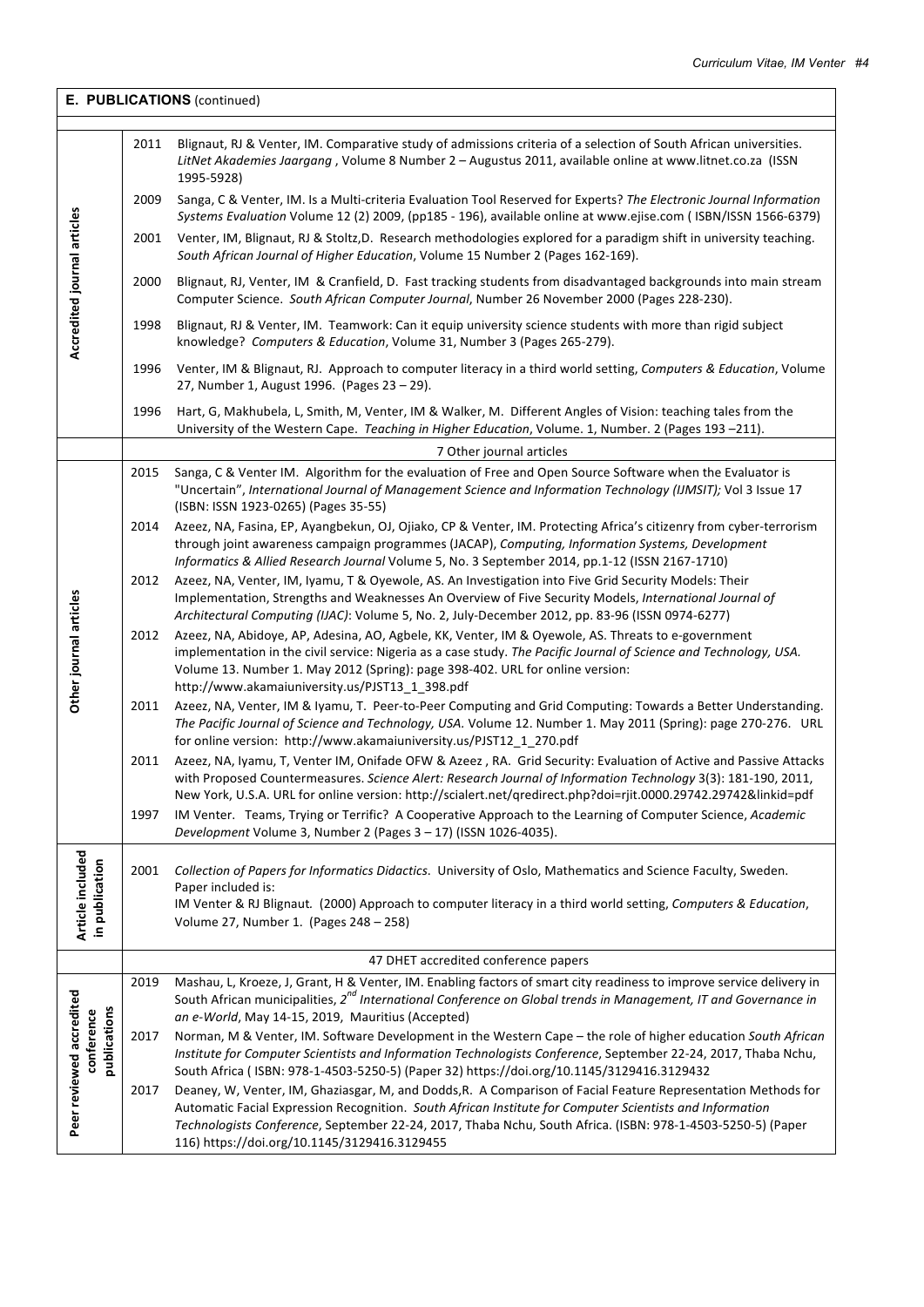|                                                     | E. PUBLICATIONS (continued) |                                                                                                                                                                                                                                                                                                                                                                                                              |  |  |  |
|-----------------------------------------------------|-----------------------------|--------------------------------------------------------------------------------------------------------------------------------------------------------------------------------------------------------------------------------------------------------------------------------------------------------------------------------------------------------------------------------------------------------------|--|--|--|
|                                                     | 2017                        | Alaiat, H & Venter, IM. Graduate attributes for Computer Science in Libya, Proceedings of the Southern African Lecturer's                                                                                                                                                                                                                                                                                    |  |  |  |
|                                                     | 2017                        | Association, September 2017, Magaliesberg, South Africa (Page 94-100)<br>Adams, S, Tucker, WD & Venter, IM. Generalisation of tooltips: an assistive extension, Proceedings of the 2nd<br>International Symposium on Emerging Technologies for Education (SETE 2017), September 2017, Cape Town (ISSN 1611-                                                                                                  |  |  |  |
|                                                     | 2017                        | 3349) DOI: https://doi.org/10.1007/978-3-319-71084-6 (Pages 213-222)<br>Bytheway, A, Venter, IM & Whyte, G. Understanding stakeholder expectations in higher education, International                                                                                                                                                                                                                        |  |  |  |
|                                                     |                             | Conference on Information Resources Management, May 2017, Santiago. Chile (Paper 38).                                                                                                                                                                                                                                                                                                                        |  |  |  |
| er reviewed accredited conference publications<br>ق | 2016                        | Jacobs, K, Ghaziasgar, M, Venter, IM and Dodds, R. Hand Gesture Recognition of Hand Shapes in Varied Orientations<br>using deep learning. South African Institute for Computer Scientists and Information Technologists Conference, SAICSIT<br>2016, September 26-28, 2016, Johannesburg, South Africa (ISBN 978-1-4503-4805) DOI: http://dx.doi.org/<br>10.1145/2987491.2987524                             |  |  |  |
|                                                     | 2016                        | Norman, M & Venter, IM. Factors for developing a software industry. South African Institute for Computer Scientists and<br>Information Technologists Conference, SAICSIT2016, September 26-28, 2016, Johannesburg, South Africa (ISBN 978-1-<br>4503-4805) DOI: http://dx.doi.org/10.1145/2987491.2987507                                                                                                    |  |  |  |
|                                                     | 2016                        | Jacobs, K, Ghaziasgar, M, Venter, IM & Dodds, R. South African Sign Language Hand Shape and Orientation Recognition<br>Using Deep Learning. Proceedings of the Southern African Telecommunication Networks and Applications Conference<br>(SATNAC 2016), 4-7 September, George (Paper 64, pages 320-325), ISBN 978-0-620-72418-0, DOI:<br>http://dx.doi.org/10.1145/2987491.2987524                          |  |  |  |
|                                                     | 2016                        | Renaud, K, Blignaut, RJ & Venter, IM. Smartphone Owners Need Security Advice. How Can We Ensure They Get It?<br>International Conference on Information Resources Management, May 2016, Cape Town. South Africa (ISBN: 978-0-473-<br>35594-4) (Paper 60).                                                                                                                                                    |  |  |  |
|                                                     | 2015                        | Venter, IM, Blignaut RJ & Renaud, KV. Blinkered views of out-group mobile phone usage: Moving towards less<br>stereotyping of "others". South African Institute for Computer Scientists and Information Technologists Conference<br>(SAICSIT 2015), 28-30 September 2015, Stellenbosch, South Africa (ISBN: 978-1-4503-3683-3) DOI:<br>http://dx.doi.org/10.1145/2815782.2815804 (Paper 37).                 |  |  |  |
|                                                     | 2015                        | Venter, IM, De la Harpe, R, Ponelis, SR & Renaud, K. Deploying Design Science Research in Graduate Computing Studies<br>in South Africa. Americas Conference on Information Systems (AMCIS 2015), August 13-15, Fajardo, Puerto Rico, (ISBN:<br>978-0-9966831-0-4).                                                                                                                                          |  |  |  |
|                                                     | 2015                        | Deaney, W, Venter IM, Ghaziasgar, M, & Dodds, R. Visual Sound Recognition Using Local Binary Patterns. Proceedings of<br>the Southern African Telecommunication Networks and Applications Conference (SATNAC 2015), 6-8 September,<br>Kleinmond, (ISBN: 978-0-620-67151-4). (Pages 231-236)                                                                                                                  |  |  |  |
|                                                     | 2014                        | Rey-Moreno C, Ufitamahoro MJ, Venter IM & Tucker, WD. Co-designing a Billing System for Voice Services in Rural South<br>Africa: Lessons Learned. 13th International Conference on Social Implications of Computers in Developing Countries DEV<br>2014 ACM DEV-5 (2014), December 5-6, 2014, San Jose, CA, USA, ACM 978-1-4503-2936-1/14/12<br>http://dx.doi.org/10.1145/2674377.2674389. (Pages 83-92)     |  |  |  |
|                                                     | 2014                        | Ufitamahoro MJ, Venter IM, Rey-Moreno C & Tucker WD. Participatory design for a billing system: A South African case<br>study on a community based telephony system. South African Institute for Computer Scientists and Information<br>Technologists Conference (SAICSIT 2014), 30 September-1 October, Centurion, ACM 978-1-4503-3246-0/14/09<br>http://dx.doi.org/10.1145/2664591.2664618 (Pages 270-275) |  |  |  |
|                                                     | 2014                        | Ngangom-Tiemeni, GL, Venter IM & Tucker, WD. Performance Evaluation of a Wireless Network Using a VoIP traffic<br>generator on a mobile device. South African Institute for Computer Scientists and Information Technologists Conference<br>(SAICSIT 2014), 30 September - 1 October, Centurion, ACM 978-1-4503-3246-0/14/09<br>http://dx.doi.org/10.1145/2664591.2664626 (Pages 297-303)                    |  |  |  |
|                                                     | 2014                        | Ngangom-Tiemeni, GL, Venter IM, & Tucker WD. Rural Wireless Mesh Network Analysis on the Go. Proceedings of the<br>Southern African Telecommunication Networks and Applications Conference SATNAC 2014, edited by Roy Volkwyn. Port<br>Elizabeth, South Africa, 1 to 3 September 2014. (Pages 307 - 312) (ISBN978-0-620-61966-0).                                                                            |  |  |  |
|                                                     | 2013                        | Ngangom-Tiemeni, GL, Venter IM, Rey-Moreno C & Tucker WD. A Mobile Platform Traffic Generator for Network<br>Performance Evaluation. Proceedings of the Southern African Telecommunication Networks and Applications Conference<br>SATNAC 2013, Stellenbosch, South Africa, 1to 5 September 2013 (Pages 447-448) (ISBN 978-0-620-57883-7)                                                                    |  |  |  |
|                                                     | 2013                        | Achmed, I, Venter, IM & Eisert, P. Improved Hand-Tracking Framework with a Recovery Mechanism. Proceedings of the<br>Southern African Telecommunication Networks and Applications Conference SATNAC 2013, Stellenbosch, South Africa,<br>1to 5 September 2013 (Pages 185 -190) (ISBN 978-0-620-57883-7)                                                                                                      |  |  |  |
|                                                     | 2013                        | Renaud, K, Blignaut, RJ & Venter, IM. Designing Mobile Phone Interfaces for Age Diversity in South Africa: "One-World"<br>versus Diverse "Islands", Human-Computer Interaction -- INTERACT 2013, Lecture Notes in Computer Science, edited by<br>Paula Kotzé, Gary Marsden, Gitte Lindgaard, Janet Wesson and Marco Winckler. Springer, LNCS 8119 (Pages 1-17, Part<br>III) (ISBN978-3-642-40476-4).         |  |  |  |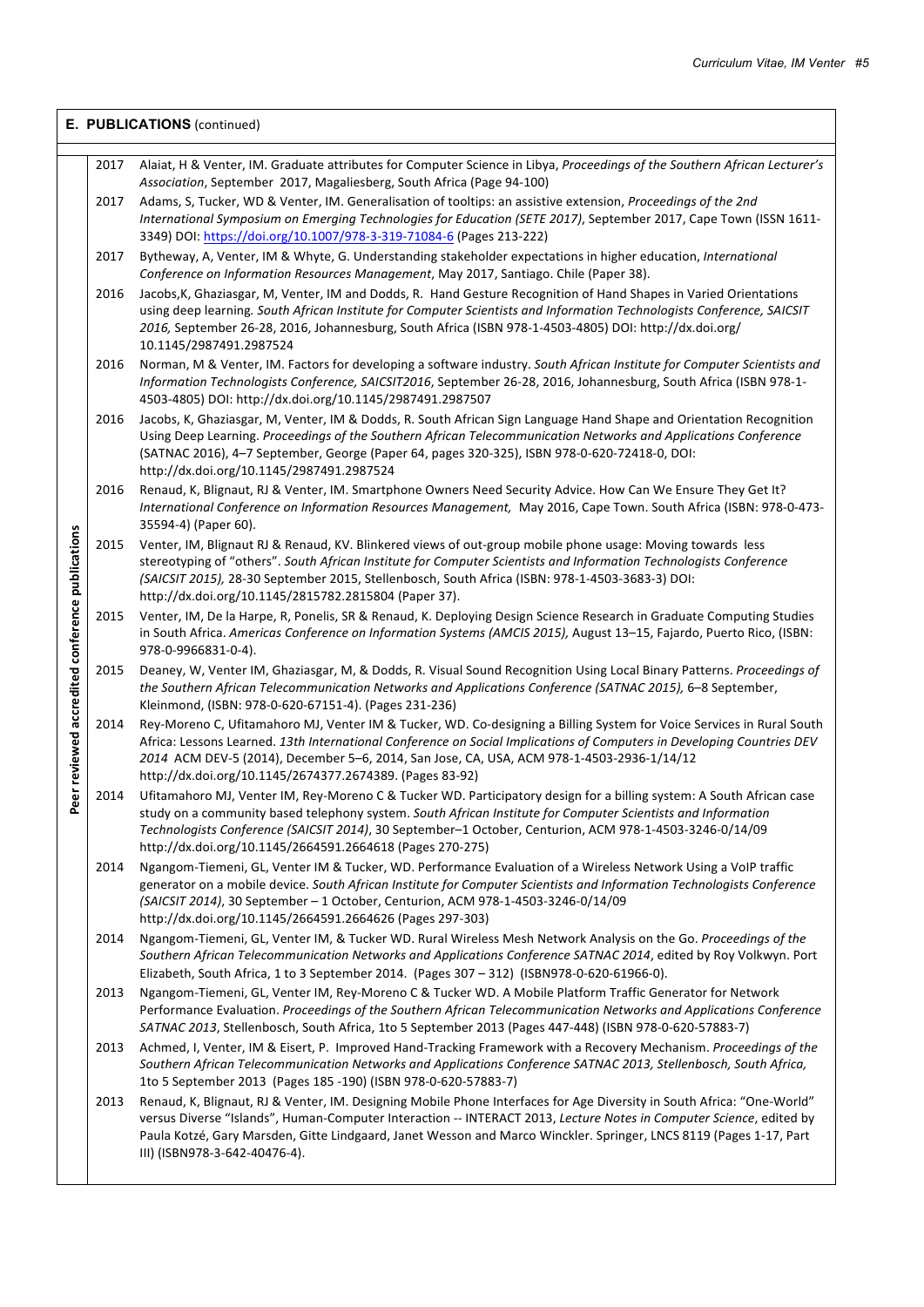|                                                  |      | E. PUBLICATIONS (continued)                                                                                                                                                                                                                                                                                                                                                                                                                                                                                                                                                                             |
|--------------------------------------------------|------|---------------------------------------------------------------------------------------------------------------------------------------------------------------------------------------------------------------------------------------------------------------------------------------------------------------------------------------------------------------------------------------------------------------------------------------------------------------------------------------------------------------------------------------------------------------------------------------------------------|
|                                                  | 2013 | Norman, MJ & Venter IM. India's efforts to promote software development - Lessons to be learnt for South Africa.<br>Proceedings of the 10th IFIP World Conference on Computers in Education WCCE2013, Torun, Poland, 1-5 July 2013<br>(Pages 255-265) (ISBN 978-83-231-3093-2)                                                                                                                                                                                                                                                                                                                          |
|                                                  | 2013 | Blignaut, RJ, Venter IM, & Renaud, K. A bridge over the computer science graduate skill gap. Proceedings of the 10th IFIP<br>World Conference on Computers in Education WCCE2013, Torun, Poland, 1-5 July 2013 (Pages274283) (ISBN 978-83-231-<br>3090-1 )2012<br>Ponelis, SR, Mathee, MC, Buckley, S, Kroeze, JH, Venter, IM & Pretorius, PD. Building capacity and<br>developing human capital: an exploration of curriculum development in ICT programmes at South African universities<br>Proceedings of SIG GlobDev Fifth Annual Workshop, Orlando, USA December 16, 2012 (ISBN 978-0-620-55688-0) |
|                                                  | 2012 | Azeez, NA, & Venter IM. Optimizing grid and cloud computing infrastructures to handle security and access control<br>challenges. 14 <sup>th</sup> Annual Conference on World Wide Web Applications, ZAWWW 2012, Durban, South Africa, 7 - 9<br>November 2012. (978-0-620-55590-6)                                                                                                                                                                                                                                                                                                                       |
|                                                  | 2012 | Achmed, I, Venter IM, & Eisert, P. A Framework for Independent Hand Tracking in Unconstrained Environments.<br>Proceedings of the Southern African Telecommunication Networks and Applications Conference SATNAC 2012, George,<br>South Africa, 2 to 5 September 2012 (Paper 21) (Pages 159-164) (ISBN 978-0-620-53713-1)                                                                                                                                                                                                                                                                               |
|                                                  | 2012 | Azeez, NA, & Venter IM. Towards achieving scalability and interoperability in a Triple-Domain Grid-Based Environment.<br>11 <sup>th</sup> Annual Information Security South Africa Conference ISSA 2012, Johannesburg, South Africa, 15 - 17 August 2012<br>(Paper 26) (ISBN-978-1-4673-2158-7, IEEE Catalog Number: CFP1266I-CDR)                                                                                                                                                                                                                                                                      |
|                                                  | 2012 | Kroeze, JH, Ponelis, SR, Venter, IM, Pretorius, PD & Prinsloo, P. Aligning African Computing Disciplines' Graduate<br>Attributes with International Standards, The 6th International Multi-Conference on Society, Cybernetics and Informatics,<br>IMSCI2012, Orlando, Florida, USA, 17-20 July, 2012 (Pages 70-75) (ISBN-13: 978-1-936338-66-5)                                                                                                                                                                                                                                                         |
|                                                  | 2012 | Azeez, N.A., Venter IM., & Iyamu, T. "Grid security loopholes with proposed counter measures". Computer and<br>Information Science II: 26th International Symposium on Computer and Information Sciences, edited by Erol Gelenbe,<br>Ricardo Lent and Georgia Sakellari, Springer Verlag London (Pages 411-418) (ISBN 978-1-4471-2154-1 and e-ISBN 978-1-<br>4471-2155-8)                                                                                                                                                                                                                               |
|                                                  | 2011 | Rai, IA, Rodrigues, A, Venter, IM, Mills, G, Suleiman, H & Edumadze, J. Relevant Computing Curricula in Sub-Saharan<br>Africa, AFRICOMM 2011: 3rd International ICST Conference on e-Infrastructure and e-Services for Developing Countries.<br>Zanzibar, 23-24 November 2011.                                                                                                                                                                                                                                                                                                                          |
|                                                  | 2011 | Hoorn, RT & Venter IM. Using mass video notification methods to assist Deaf people. Proceedings of the 2011 Annual<br>Conference of the South African Institute of Computer Scientists and Information Technologists, Cape Town, 3-5 October<br>2011. Part of the ACM ICPS Conference Series ISBN: 978-1-4503-0878-6 (Pages 275-278)                                                                                                                                                                                                                                                                    |
| Peer reviewed accredited conference publications | 2011 | Iraba, ML & Venter, IM. Empowerment of rural farmers through information sharing using inexpensive technologies,<br>Proceedings of the 2011 Annual Conference of the South African Institute of Computer Scientists and Information<br>Technologists, Cape Town, 3-5 October 2011. Part of the ACM ICPS Conference Series ISBN: 978-1-4503-0878-6<br>(Pages279 - 282)                                                                                                                                                                                                                                   |
|                                                  | 2010 | Sanga, C & Venter, IM. What is the value of replicating the data analysis of an empirical evaluation? Conference of<br>Technology for Innovation and Education in Developing Countries (TEDC 2010), February, 2010. Mozambique. URL:<br>http://cs.joensuu.fi/tedc2010/call.html                                                                                                                                                                                                                                                                                                                         |
|                                                  | 2008 | Plane, J & Venter, IM. Comparing Capacity Building Frameworks for Computer Science Education in Underdeveloped<br>Countries: An African and Asian Perspective. Proceedings of the 13th Annual Conference on Innovation and Technology in<br>Computer Science Education (ITiCSE 2008), July, 2008. Madrid, Spain. ACM SIGCSE Bulletin (ISBN 978-1-60558-115-6,<br>DOI 10.1145/1384271.1384352) (Page 306 - 310)                                                                                                                                                                                          |
|                                                  | 2006 | Sanga, C, Lwoga, ET & Venter, IM. Open Courseware as a Tool for Teaching and Learning in Africa, Fourth IEEE<br>International Workshop on Technology for Education in Developing Countries (TEDC'06), Iringa, Tanzania, 2006: ISBN: 0-<br>7695-2633-0, (pages. 55-56), doi:10.1109/TEDC.2006.23                                                                                                                                                                                                                                                                                                         |
|                                                  | 2005 | Venter, IM & Blignaut, RJ. Computer Science: Selection for success. MIPRO2005, May, Opitija, Croatia. ISBN 953-233-<br>009-7 (pages 147-152)                                                                                                                                                                                                                                                                                                                                                                                                                                                            |
|                                                  | 2005 | Blignaut, RJ, Venter, IM & Holtman, L. Assessment and student learning. MIPRO2005, May, Opitija, Croatia. . ISBN 953-<br>233-009-7 (pages 153-158)                                                                                                                                                                                                                                                                                                                                                                                                                                                      |
|                                                  | 2002 | Venter, IM & Roode, JD. Using multiple perspectives to interpret empirical results: Does it add value to the<br>interpretation?, Proceedings of the 17 <sup>th</sup> World Computer Congress TelE-LEARNING: The challenges for the Third<br>Millenium, edited by Dom Passey and Mike Kendall. Kluwer Academic Publishers: Massachusetts ISBN 1-4020-7219-8<br>(Pages 349-356).                                                                                                                                                                                                                          |
|                                                  | 2002 | Blignaut, RJ & Venter, IM. Statistics teaching enhanced by teamwork - a multicultural experience in South Africa.<br>Developing a Statistically Literate Society, edited by Brian Phillips. ICOTS2002 (CD ISBN 085590 782 7).                                                                                                                                                                                                                                                                                                                                                                           |
|                                                  | 2001 | Blignaut, RJ, Malan, K & Venter, IM. The Mythical Three-year Degree: Computer Science at UWC and UCT. SACLA2001<br>edited by Linda Marshall, June 2001, Bronkhorstspruit. (Pages 33 - 38)                                                                                                                                                                                                                                                                                                                                                                                                               |
|                                                  | 2000 | Blignaut, RJ, Venter IM & Cranfield, D. Computer based education in a Third World environment: Obstacles in<br>developing a model for distance education in disadvantaged communities. EDICT 2000, December 2000, Vienna. (Pages<br>$131 - 138$                                                                                                                                                                                                                                                                                                                                                         |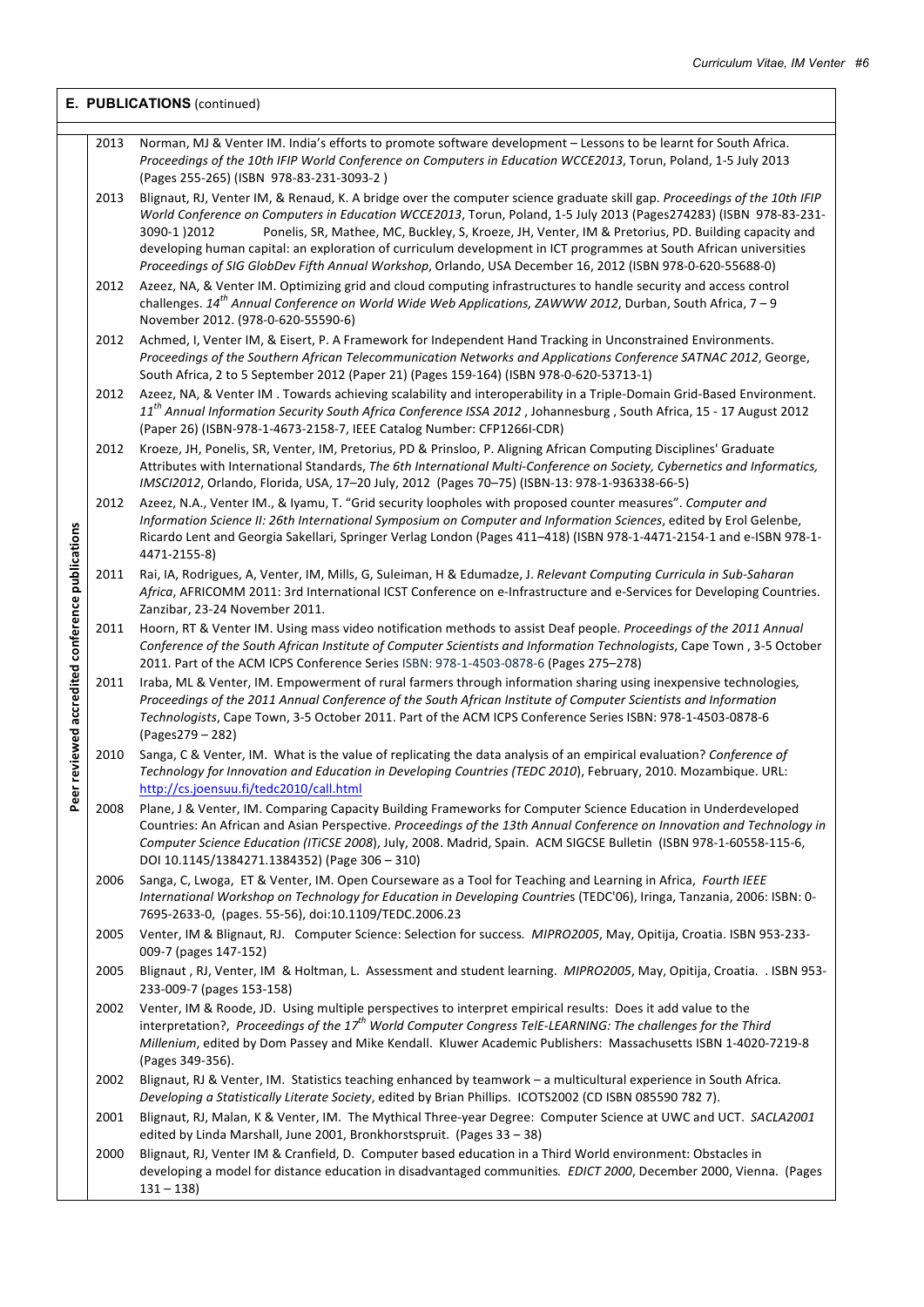|              | E. PUBLICATIONS (continued) |                                                                                                                                                                                                                                                        |  |  |  |
|--------------|-----------------------------|--------------------------------------------------------------------------------------------------------------------------------------------------------------------------------------------------------------------------------------------------------|--|--|--|
|              |                             |                                                                                                                                                                                                                                                        |  |  |  |
| publications | 2000                        | Blignaut, RJ, Venter IM & Cranfield, D. Fast tracking students from disadvantaged backgrounds into main stream<br>Computer Science. SAICSIT 2000, November 2000, Cape Town. (Pages 228-230)                                                            |  |  |  |
|              | 2000                        | Venter, IM, Blignaut, RJ & Stoltz, D. Tailoring IT education for effective IT professionals in a Third World setting, ECIS<br>2000 Proceedings of the 8 <sup>th</sup> European Conference on Information Systems, Vienna (Volume 1, pages 141-146).    |  |  |  |
|              | 1999                        | Blignaut, RJ & Venter, IM. Training Strategies to Underpin Lifelong Learning,, TWOWS International Conference, Cape<br>Town.                                                                                                                           |  |  |  |
| conference   | 1998                        | Blignaut, RJ, Venter IM & Stoltz, D. Chalk-and -Talk versus Cooperative Learning. A Comparative Study. Conference<br>Proceedings of Teleteaching '98 (IFIP'98) edited by Gordon Davis. Vienna/Budapest (pages 39 – 148)                                |  |  |  |
|              | 1998                        | Venter, IM, Blignaut, RJ & Stoltz, D. Collaborative learning paves the way to lifelong learning. Conference Proceedings of<br>Teleteaching '98 (IFIP'98) edited by Gordon Davis. (CD)                                                                  |  |  |  |
| accredited   | 1997                        | Venter, IM & Blignaut, RJ. Active versus Passive Learning: Can teamwork make a difference? Conference Proceedings of<br>the First National Seminar on Engineering Education, UCT edited by Jeni Case and Jeff Jawitz. (Pages303 – 312)                 |  |  |  |
| reviewed     | 1996                        | Venter, IM & Blignaut, RJ. Teams create the opportunity for interactive lecturing and cooperative learning. Proceedings<br>of the Fourth CBE/CBT Conference: Information Technology Effective Education/Training, Pretoria. (Pages 15-22)              |  |  |  |
| eer          | 1995                        | Venter, IM & Blignaut, RJ. Understanding factors that influence success rate of students in computer literacy,<br>Proceedings of South African Institute for Computer Scientists and Information Technologists, May 1995, Pretoria, (Pages<br>293-296) |  |  |  |

|                          | E. PUBLICATIONS (continued)                                                                                                                                                        |
|--------------------------|------------------------------------------------------------------------------------------------------------------------------------------------------------------------------------|
|                          |                                                                                                                                                                                    |
|                          | <b>14 Technical Reports</b>                                                                                                                                                        |
|                          | UWC-TRB/2007-01. Venter, IM & Blignaut, RJ. Peer loyalty and plagiarism in the programming environment. (ISBN 978-1-<br>86808-654-2).                                              |
|                          | UWC-TRB/2007-02. Blignaut, RJ & Venter, IM. Programming and academic dishonesty in context (lecturers' and postgraduate<br>students' perceptions). (ISBN 978-1-86808-655-9).       |
|                          | UWC-TRB/2002-04. Venter, IM & Blignaut, RJ & Holtman, L. The challenge of implementing small group learning to promote<br>conceptualization in the sciences. (ISBN 1-86808-569-4)  |
|                          | UWC-TRB/2002-02. Blignaut, RJ & Venter, IM. Can small group learning enhance knowledge acquisition of statistical concepts?<br>(ISBN 0-86808-538-2)                                |
|                          | UWC-TRB/2002-01. Venter, IM & Blignaut, RJ. Investigating small group learning in a first year Computer Science course. (ISBN-<br>$0 - 86808 - 538 - 4$                            |
|                          | UWC-TRB/2000-03. Blignaut, RJ & Venter, IM Exploring new avenues of teaching Statistics? (ISBN 1-86808-474-4)                                                                      |
| <b>Technical Reports</b> | UWC-TRB/2000-02. Venter, IM & Blignaut, RJ. Computer literacy enhanced by Computer Based Training. Is it the way forward?<br>(ISBN 1-86808-473-6)                                  |
|                          | UWC-TRB/1999-01. Blignaut, RJ & Venter, IM. Towards the 21 <sup>st</sup> century - new trends in tertiary education. (ISBN 1-86808-441-8)                                          |
|                          | UWC-TRB/1998-02. Venter, IM & Blignaut, RJ. A changing world necessitates new teaching methodologies (ISBN 1-86808-420-                                                            |
|                          | 5)                                                                                                                                                                                 |
|                          | UWC-TRB/1998-01. Blignaut, RJ & Venter, IM. Alternative Teaching in Statistics explored. (ISBN 1-86808-418-3)                                                                      |
|                          | UWC-TRB/1997-01. Venter, IM & Blignaut, RJ. Computer Science a Team Effort? Using Psychometric Profiles in Team<br>Construction. (ISBN 1-86808-352-7)                              |
|                          | UWC-TRB/1996-01. Venter, IM & Blignaut, RJ Understanding Factors that Influence Success Rate of Students in Computer                                                               |
|                          | Literacy (1995 Follow-up Survey). (ISBN 1-86808-287-3)                                                                                                                             |
|                          | UWC-TRB/1995-03. Venter, IM & Stoltz, D. Team Work and Cooperative Learning in Computer Science. (ISBN 1-86808-268-7)                                                              |
|                          | UWC-TRB/1995-02. Venter, IM & Blignaut, RJ. Understanding Factors that Influence Success Rate of Students in Computer<br>Literacy. Venter, IM & Blignaut, RJ. (ISBN 1-86808-251-2) |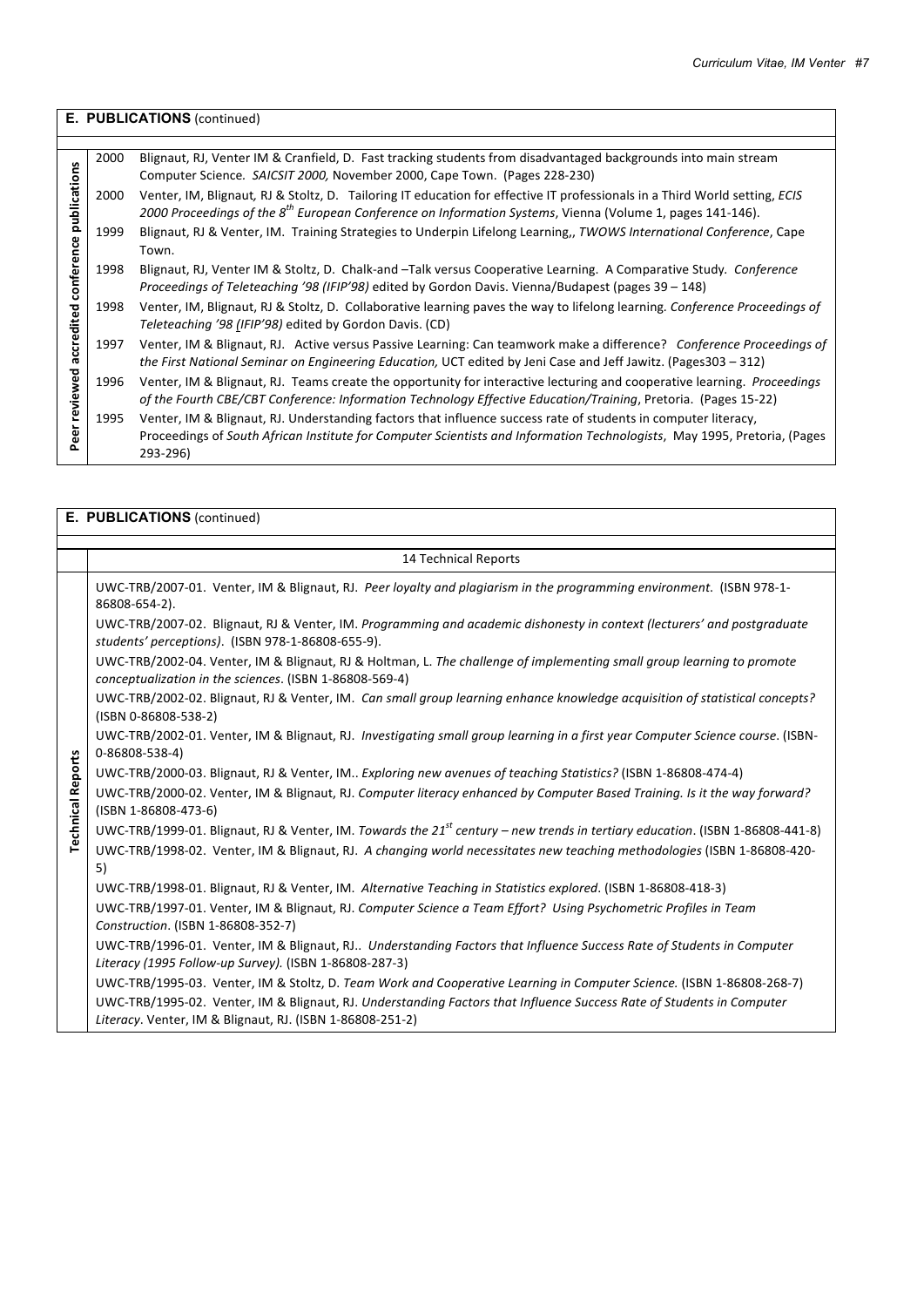| Е.                                   | <b>CONTRIBUTIONS TO INTERNATIONAL CONFERENCES, NATIONAL CONFERENCES, WORKSHOPS ETC.</b> |                                                                                                                                                                                                                                                                                                                                                                           |  |  |  |
|--------------------------------------|-----------------------------------------------------------------------------------------|---------------------------------------------------------------------------------------------------------------------------------------------------------------------------------------------------------------------------------------------------------------------------------------------------------------------------------------------------------------------------|--|--|--|
|                                      |                                                                                         | 15 International conference contributions                                                                                                                                                                                                                                                                                                                                 |  |  |  |
|                                      | 2019                                                                                    | Blignaut, RJ, Venter, IM & Brydon, H. Using separate sampling to understand mobile phone security compliance, International<br>Federation of Classification Societies Conference (IFCS 2019). Thessaloniki, Greece, 26-28 August 2019.                                                                                                                                    |  |  |  |
|                                      | 2015                                                                                    | Venter IM, Blignaut, RJ and Renaud, K. Skills required to design mobile interfaces for diverse users. University of Eastern Finland<br>School of Computing Seminar Series. Joensuu, Finland, 28 January 2015.                                                                                                                                                             |  |  |  |
|                                      | 2013                                                                                    | Blignaut, RJ, Venter IM, and Renaud, K. Training for the globalized workplace. INED Demographic Conference "Future of<br>Populations". Paris 3-6 Décembre 2013.                                                                                                                                                                                                           |  |  |  |
|                                      | 2013                                                                                    | Venter IM, Blignaut, RJ, and Renaud, K. Reaching out to mobile phone "rookies" in two countries. Proceedings of WCCE2013,<br>WCCE 2013, Torun, Poland, 1-5 July 2013 (Pages 282-283) (ISBN 978-83-231-3095-6).                                                                                                                                                            |  |  |  |
|                                      | 2012                                                                                    | Kroeze, JH, Prinsloo, P, Ponellis, SR, Venter, IM, & Pretorius, PD. Graduateness of computing students in a Sub-Saharan African<br>context, AMCIS2012, 18th Americas Conference on Information Systems. Seattle, Washington, 9-11 August, 2012. Paper 11.<br>http://aisel.aisnet.org/amcis2012/proceedings/Posters/11.                                                    |  |  |  |
|                                      | 2007                                                                                    | Sanga, C, Venter, IM, & Agbinya, JI. A Comparative Study Between Qualitative Weight Sum and Analytic Hierarchy Process<br>Methodologies, Symposium of the South African Institute of Computer Scientists and Information Technologists, Fish River Sun,<br>Sunshine Coast, South Africa, Sept 30 - 3 October, 2007. URL: http://www.nmmu.ac.za/saicsit/2007/programme.htm |  |  |  |
|                                      | 2007                                                                                    | Venter, IM & Blignaut, RJ. Academic dishonesty: How is it viewed by computer programmers? 13th International Improving<br>Student Learning Symposium ISL2007 1-3 September 2007, Dublin, Ireland.                                                                                                                                                                         |  |  |  |
| International Conferences & seminars | 2007                                                                                    | Blignaut, RJ & Venter, IM. Is the understanding of plagiarism compromised by the concept of source code re-use as is<br>encouraged by the open source movement? 13th International Improving Student Learning Symposium ISL2007 1-3 September<br>2007, Dublin, Ireland.                                                                                                   |  |  |  |
|                                      | 2005                                                                                    | Blignaut, RJ & Venter, IM. Assessment for improved learning (Poster), 13th International Improving Student Learning<br>Symposium. London, England, September 2005.                                                                                                                                                                                                        |  |  |  |
|                                      | 2004                                                                                    | Vahed, A, Venter IM & Blignaut, RJ. Automating statistical procedures from electronic questionnaire data using SAS®, SAS Forum<br>International, Copenhagen, Denmark, June 2004.                                                                                                                                                                                          |  |  |  |
|                                      | 2003                                                                                    | Blignaut, RJ, Holtman, L, Venter, IM. Research methodologies used to explore conceptualization in the sciences through small<br>group learning, (Poster), 11th International Improving Student Learning Symposium. 2003, Hinckley, England, September 2003                                                                                                                |  |  |  |
|                                      | 2003                                                                                    | Venter, IM, Blignaut, RJ, Holtman, L. A multidisciplinary view on small group learning in the sciences, 11th International<br>Improving Student Learning Symposium. 2003, Hinckley, England, September 2003.                                                                                                                                                              |  |  |  |
|                                      | 2003                                                                                    | Moses, S, Holtman, L, Venter, IM and Stefani, I. Poster: An investigation into small group learning in the life sciences:<br>implications for the participation of females in science, SAARMSTE 2003 Southern African Association for Research in<br>Mathematics, Science and Technology Education, Swaziland, January 2003.                                              |  |  |  |
|                                      | 2001                                                                                    | Norman, M, & Venter, IM. Attracting and retaining Computer Science students with an exciting and stimulating academic<br>environment: The University of the Western Cape perspective, ADMI and HURSAP Computer Science Curriculum Workshop,<br>Washington D.C., U.S.A., January, 2001.                                                                                    |  |  |  |
|                                      | 1998                                                                                    | Venter, IM. Introductory Core Courses in Computer Science at the University of the Western Cape, ADMI and HURSAP Computer<br>Science Curriculum Workshop, Washington D.C., U.S.A., January, 1998.                                                                                                                                                                         |  |  |  |
|                                      |                                                                                         | SA/Sweden Collaboration                                                                                                                                                                                                                                                                                                                                                   |  |  |  |
| Conference<br>Video                  |                                                                                         | 2001 Venter, IM & Blignaut, RJ. Soft Systems Methodology used to explore tertiary teaching interventions, Bellville South Africa,<br>Uppsala Sweden and Göteburg Sweden, 7th June 2001                                                                                                                                                                                    |  |  |  |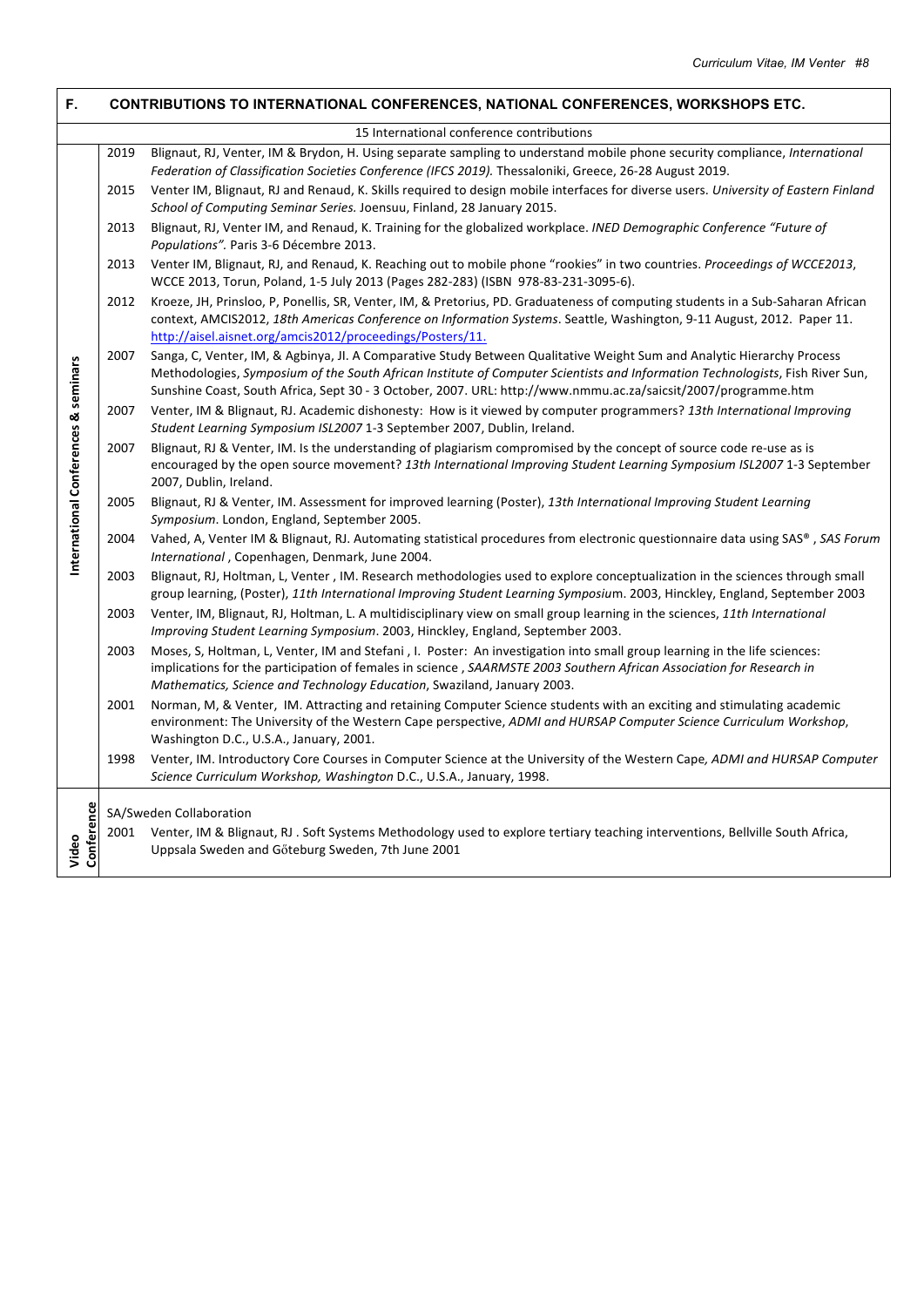| $\overline{F}$ .                | CONTRIBUTIONS TO INTERNATIONAL CONFERENCES, NATIONAL CONFERENCES, WORKSHOPS ETC.<br>(continued) |                                                                                                                                                                                                                                                                                                                                         |  |  |  |  |
|---------------------------------|-------------------------------------------------------------------------------------------------|-----------------------------------------------------------------------------------------------------------------------------------------------------------------------------------------------------------------------------------------------------------------------------------------------------------------------------------------|--|--|--|--|
|                                 | 45 Local conference contributions                                                               |                                                                                                                                                                                                                                                                                                                                         |  |  |  |  |
|                                 | 2019                                                                                            | Dandajena, K, Ghaziasgar, MD, Venter IM. An enhanced deep learning algorithm towards the accurate prediction of<br>irregular sequential patterns. SATNAC 2019, Zimbali, South Africa, 2 to 4 September 2019 (Poster)                                                                                                                    |  |  |  |  |
|                                 | 2018                                                                                            | Daniels, A, Venter, IM & Craffert, L. Common Good first: Speaking to a global village of social<br>innovators/entrepreneurs. Community Engagement Colloquium: Ethical Co-Creation through Sustainable Partnerships,<br>Connect and Create, Bellville, 29 October 2018                                                                   |  |  |  |  |
|                                 | 2017                                                                                            | Van Greunen, D, Venter, IM, Craffert, L, Veldsman, A, Candi, M, Sigurdarson, HT, Diagnosis of the digital landscape in<br>South Africa - skills, infrastructure and available technologies. EU Common Good First, Port Elizabeth, South Africa,<br>January 2017                                                                         |  |  |  |  |
|                                 | 2015                                                                                            | Deaney, MW, Venter, IM and Ghaziasgar, M. A comparison of machine learning techniques for facial expression<br>recognition. Faculty of Science Research Open Day 2015, Bellville, South Africa, 21 October 2015                                                                                                                         |  |  |  |  |
|                                 | 2015                                                                                            | Madzande T and Venter IM. Where art thou? Using location-sensing technologies to secure children. Faculty of Science<br>Research Open Day 2015, Bellville, South Africa, 21 October 2015                                                                                                                                                |  |  |  |  |
|                                 | 2014                                                                                            | Ufitamahoro MJ, Venter IM, Rey-Moreno C & Tucker, WD. A billing system co-designed with a South African rural<br>community using a participatory design methodology. Faculty of Science Research Open Day 2014, Bellville, South<br>Africa, 28 October 2014                                                                             |  |  |  |  |
|                                 | 2014                                                                                            | Shayesteh, H, Venter, IM & Ghazi Asgar, M. Demand Forecasting in the Restaurant Industry: Knowledge Discovery<br>Process Model. 4th Design, Development & Research Conference, Cape Town, 8-10 September.                                                                                                                               |  |  |  |  |
|                                 | 2013                                                                                            | Ngangom-Tiemeni, GL, Venter IM, Rey-Moreno C and Tucker WD. Rural wireless network performance analysis on the<br>go. Faculty of Science Research Open Day 2013, Bellville, South Africa, 30 October 2013                                                                                                                               |  |  |  |  |
|                                 | 2013                                                                                            | Achmed, I, Venter, IM and Eisert, P. Independent hand-tracking from a single 2D view: it's application to South African<br>sign language. Faculty of Science Research Open Day 2013, Bellville, South Africa, 30 October 2013                                                                                                           |  |  |  |  |
|                                 | 2013                                                                                            | Ufitamahoro MJ, Venter IM, Tucker WD and Rey-Moreno C. Unmasking trust issues with field work in a rural<br>community. In Proc. 4th Annual Symposium on Computing for Development ACM DEV-4, (Article 23, 2 pages), Dec 06-<br>07 2013, Cape Town, South Africa, ACM 978-1-4503-2558-5/13/12. http://dx.doi.org/10.1145/2537052.2537075 |  |  |  |  |
| National Conferences & seminars | 2013                                                                                            | Ngangom-Tiemeni, GL, Venter IM, and Tucker WD. A Mobile Tool for Rural Wireless Network Performance Analysis.<br>South African Institute for Computer Scientists and Information Technologists Conference (SAICSIT 2013), 7 - 9 October,<br>East London.                                                                                |  |  |  |  |
|                                 | 2013                                                                                            | Ufitamahoro MJ, Venter IM, Rey-Moreno C and Tucker WD. Promoting Trust for Billing of Services on a Rural Wireless<br>Mesh Network. Proceedings of the Southern African Telecommunication Networks and Applications Conference<br>SATNAC 2013, Stellenbosch, South Africa, 1to 5 September 2013 (Poster)                                |  |  |  |  |
|                                 | 2013                                                                                            | Venter, IM, Blignaut, RJ, and Renaud, K. Mirroring real life in a university setting to instill graduate attributes. Teaching<br>and Learning Seminar Series, UWC, Bellville, South Africa. 30 May 2013. (Presentation)                                                                                                                 |  |  |  |  |
|                                 | 2012                                                                                            | Ufitamahoro MJ, Venter IM, and Tucker WD. "Developing trust in e-services with the use of wireless mesh networks in<br>rural South Africa", South African Institute for Computer Scientists and Information Technologists Conference (SAICSIT<br>$2012$ ), $1 - 3$ October, Pretoria.                                                   |  |  |  |  |
|                                 | 2012                                                                                            | Azeez, NA & Venter, IM. "Towards achieving scalability and interoperability in a triple domain grid-based<br>environment", Science Faculty Research Open Day, UWC, 31 October 2012                                                                                                                                                      |  |  |  |  |
|                                 | 2011                                                                                            | Chimbwanda, M & Venter, IM. "Evaluating the performance of Mesh Network protocols for disaster scenarios",<br>Science Faculty Research Open Day, UWC, 25-26 October 2011 (poster)                                                                                                                                                       |  |  |  |  |
|                                 | 2011                                                                                            | Bila, NW & Venter, IM. "Mobile money transfer for the unbanked", Science Faculty Research Open Day, UWC, 25-26<br>October 2011 (poster)                                                                                                                                                                                                 |  |  |  |  |
|                                 | 2011                                                                                            | Azeez, NA, Venter, IM & Iyamu, T. "A Model for Securing Sensitive Information on a Grid", Annual Masters and<br>Doctoral Symposium of the South African Institute of Computer Scientists and Information Technologists (SAICSIT2011),<br>Cape Town, 3-5 October 2011                                                                    |  |  |  |  |
|                                 | 2011                                                                                            | Azeez, NA, Venter, IM & Iyamu, T "Towards a reliable model for secured resource sharing in a Grid based environment"<br>Design, Development, Research and Postgraduate Research Colloquium Conference 2011, 26-27 September at 80<br>Roeland street, Cape Town.                                                                         |  |  |  |  |
|                                 | 2011                                                                                            | Achmed, I, & Venter, IM. "A discriminative approach in hand-tracking towards the recognition of South African sign<br>language", in Design, Development and Research Conference Colloquium, Cape Peninsula University of Technology,<br>Cape Town, South Africa, 26-27 September, 2011                                                  |  |  |  |  |
|                                 | 2011                                                                                            | Achmed, I & Venter IM. "A Discriminative Approach to South African Sign Language Recognition from a Monocular 2D<br>View", Proceedings of the Southern African Telecommunication Networks and Applications Conference SATNAC2011,<br>4-7 September, East London.                                                                        |  |  |  |  |
|                                 | 2011                                                                                            | Kroeze, J, Prinsloo, P, Ponelis, SJ, Venter, IM. Pretorius, PD. Graduateness of computing students in South Africa: A<br>panel discussion, South African Computer Lecturers Association (SACLA2011), 6-8 July 2011, Balito, Kwazulu-Natal.                                                                                              |  |  |  |  |
|                                 | 2010                                                                                            | Hoorn, RT, Venter IM & Tucker, WD. Comparison and evaluation of mass video notification for Deaf people.<br>Proceedings of the Southern African Telecommunication Networks and Applications Conference SATNAC 2010, Spier<br>Stellenbosch.                                                                                              |  |  |  |  |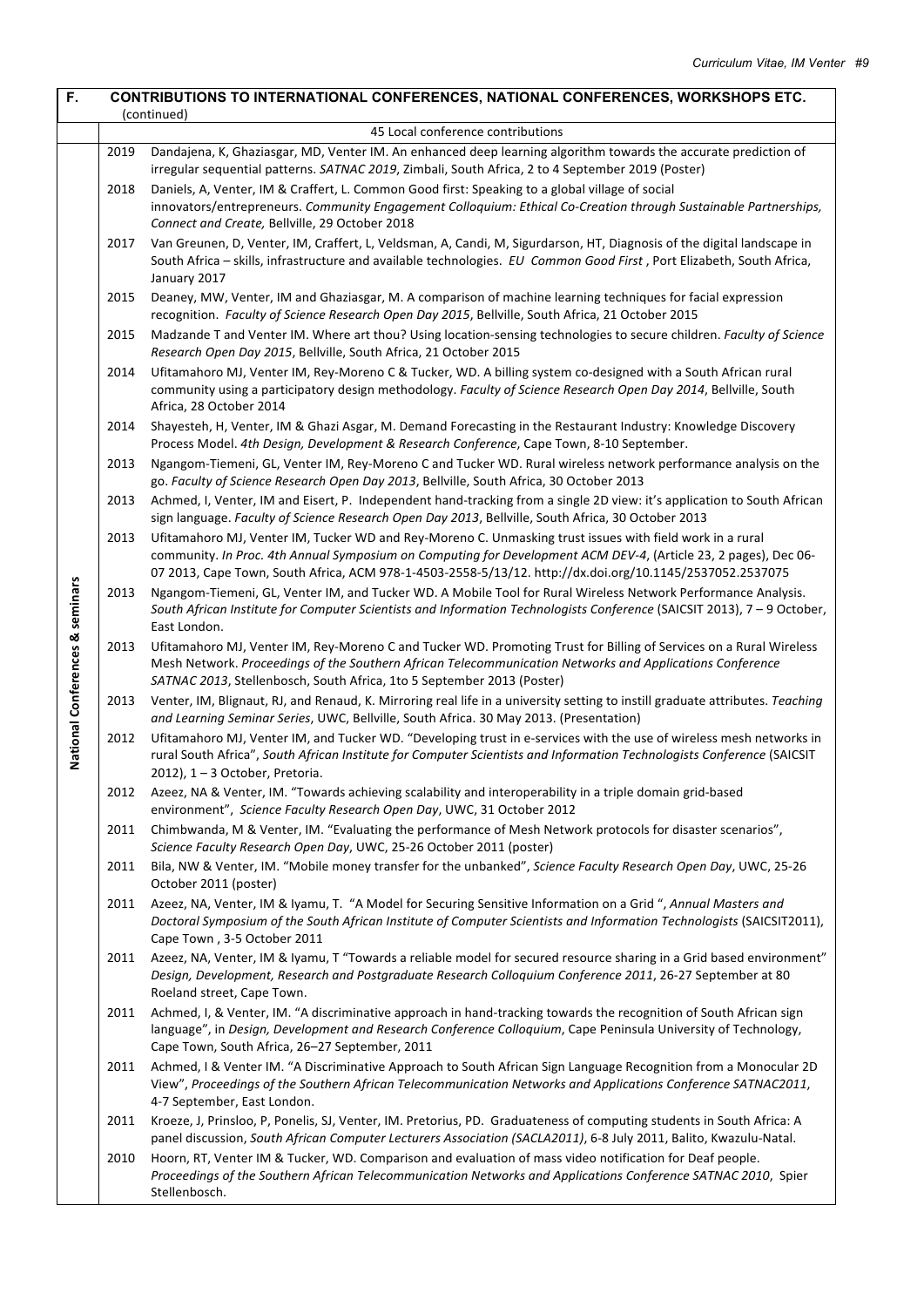| F.                                |      | <b>CONTRIBUTIONS TO INTERNATIONAL CONFERENCES, NATIONAL CONFERENCES, WORKSHOPS ETC.</b><br>(continued)                                                                                                                                                                                                                                                                |
|-----------------------------------|------|-----------------------------------------------------------------------------------------------------------------------------------------------------------------------------------------------------------------------------------------------------------------------------------------------------------------------------------------------------------------------|
|                                   |      |                                                                                                                                                                                                                                                                                                                                                                       |
|                                   | 2010 | Iraba, ML, Venter, IM & Tucker, WD. Inexpensive Mobile Technologies to empower the rural farmers with mobile<br>agriculture, Proceedings of the Southern African Telecommunication Networks and Applications Conference SATNAC<br>2010, Spier Stellenbosch.                                                                                                           |
|                                   | 2007 | Sanga, C, Venter, IM & Agbinya, Jl. A Comparative Study Between Qualitative Weight Sum and Analytic Hierarchy<br>Process Methodologies, SAICSIT Masters and PhD. Symposium 2006 Elmalik, MB, Blignaut, RJ & Venter, IM. Could<br>PSPP replace the SPSS eventually? A comparative study to investigate the "SPSS look alike" software PSPP. SASA 2006,<br>Stellenbosch |
|                                   | 2006 | Parker, M, Stofberg, M, De la Harpe, R, Venter, IM & Wills, G. 2006. Data Quality: How the flow of data influences data<br>quality in a Small to Medium Medical Practice (SMMP). Community Informatics for developing countries 2006<br>Conference. Cape Town, South Africa. September 2006.                                                                          |
|                                   | 2006 | Elmalik, MB, Blignaut, RJ & Venter, IM. Could PSPP replace SPSS? A comparative study. Statistics Seminar Series 2006,<br>University of the Western Cape.                                                                                                                                                                                                              |
|                                   | 2006 | Sanga, C & Venter, IM. (2006). Using Soft Systems Methodology to Understand how to Exploit Learning Technologies in<br>Developing Countries, Education Students' Regional Research Conference organized by Five Higher Learning Institutions<br>of Western Cape, November 2006, PET- University of the Western Cape, South Africa                                     |
|                                   | 2004 | Makola, DJM & Venter, IM. Poster Evaluation of the South African Continuing Professional Development (CDP)<br>Programme: An activity theory approach., SAICSIT 2004 South African Institute for Computer Scientists and Information<br>Technologists, Stellenbosch, South Africa, October 2004                                                                        |
|                                   | 2004 | Parker, MB & Venter, IM. Poster Using a Business Intelligence Data Model to analyze data within a Small to Medium<br>Medical Practice (SMMP), SAICSIT 2004 South African Institute for Computer Scientists and Information Technologists,<br>Stellenbosch, South Africa, October 2004                                                                                 |
| seminars                          | 2004 | Parker, MB & Venter, IM. Poster A Soft Systems Methodology approach to Decision Support in a Small to Medium<br>Medical Practice (SMMP), HISA 2004 Cost Effective Health Informatics Initiatives for Southern Africa, Kimberly South<br>Africa, October 2004                                                                                                          |
| <b>National Conferences &amp;</b> | 2004 | Makola, DJM & Venter, IM. Poster Using activity theory to research the South African Continuous Professional<br>Development (CPD) system HISA 2004 Cost Effective Health Informatics Initiatives for Southern Africa, . Kimberly South<br>Africa, October 2004                                                                                                        |
|                                   | 2003 | Moses, S, Holtman, L and Venter, IM.: Small group learning in the Life Science: The participation of females in Science,<br>Zoological Society of Southern Africa (ZSSA) Conference, Cape Town, June 2003                                                                                                                                                             |
|                                   | 2001 | Venter, IM & Dreijer, MW. Paper The growing role of IT in Higher Education. HER-SA2001, Cape Town October 2001.                                                                                                                                                                                                                                                       |
|                                   | 2001 | Blignaut, RJ & Venter, IM. Paper Using Belbin's theory to build effective teams for the teaching of Statistics, SASA2001,<br>Goudini, November 2001                                                                                                                                                                                                                   |
|                                   | 2001 | Vahed, A, Venter IM & Blignaut, RJ. Paper Publishing statistical findings to the WEB using SAS®, SASA2001, Goudini,<br>November 2001                                                                                                                                                                                                                                  |
|                                   | 2001 | Blignaut, RJ, Malan, k, Venter, IM. Paper The Mythical Three-year Degree: Computer Science at UWC and UCT, SACLA<br>2001, Bronkhorst Spruit, June 2001                                                                                                                                                                                                                |
|                                   | 2000 | Venter, IM & Blignaut, RJ. Paper UWC's first-year Computer Science experience, Interface 2000, Pretoria, May, 2000                                                                                                                                                                                                                                                    |
|                                   | 2000 | Venter, IM. Participated in a panel Can we afford to re-teach in first year? Interface 2000, Pretoria, May, 2000                                                                                                                                                                                                                                                      |
|                                   | 1998 | Blignaut, RJ, Venter, IM & Stoltz, D. Paper Adapting to a changing world - alternative teaching methods explored.,<br>Pentech Seminar, Bellville, August 1998                                                                                                                                                                                                         |
|                                   | 1997 | Venter, IM & Blignaut, RJ. Paper Active versus Passive Learning: Can teamwork make a difference?, Centre for research in<br>engineering Education (CREE) Conference, Cape Town, Sept., 1997                                                                                                                                                                           |
|                                   | 1997 | Blignaut, RJ & Venter, IM. Paper Learning with a difference - Teamwork and Co-operative learning. SASCAPE Seminar,<br>Bellville, October 1997                                                                                                                                                                                                                         |
|                                   | 1996 | Venter, IM & Blignaut, RJ. Dealing with computer literacy in a multicultural, multilingual South African university<br>population, SAS User Group in South Africa Conference, Stellenbosch, October, 1996                                                                                                                                                             |
|                                   | 1996 | Venter, IM & Blignaut, RJ. Dealing with computer literacy in a multicultural, multilingual South African university<br>population, SAS User Group in South Africa Conference, Stellenbosch, October, 1996                                                                                                                                                             |
|                                   | 1996 | Venter, IM & Blignaut, RJ. Teams create the opportunity for interactive lecturing and cooperative learning, Fourth<br>Computer Based Education Conference, Pretoria, October, 1996                                                                                                                                                                                    |
|                                   |      |                                                                                                                                                                                                                                                                                                                                                                       |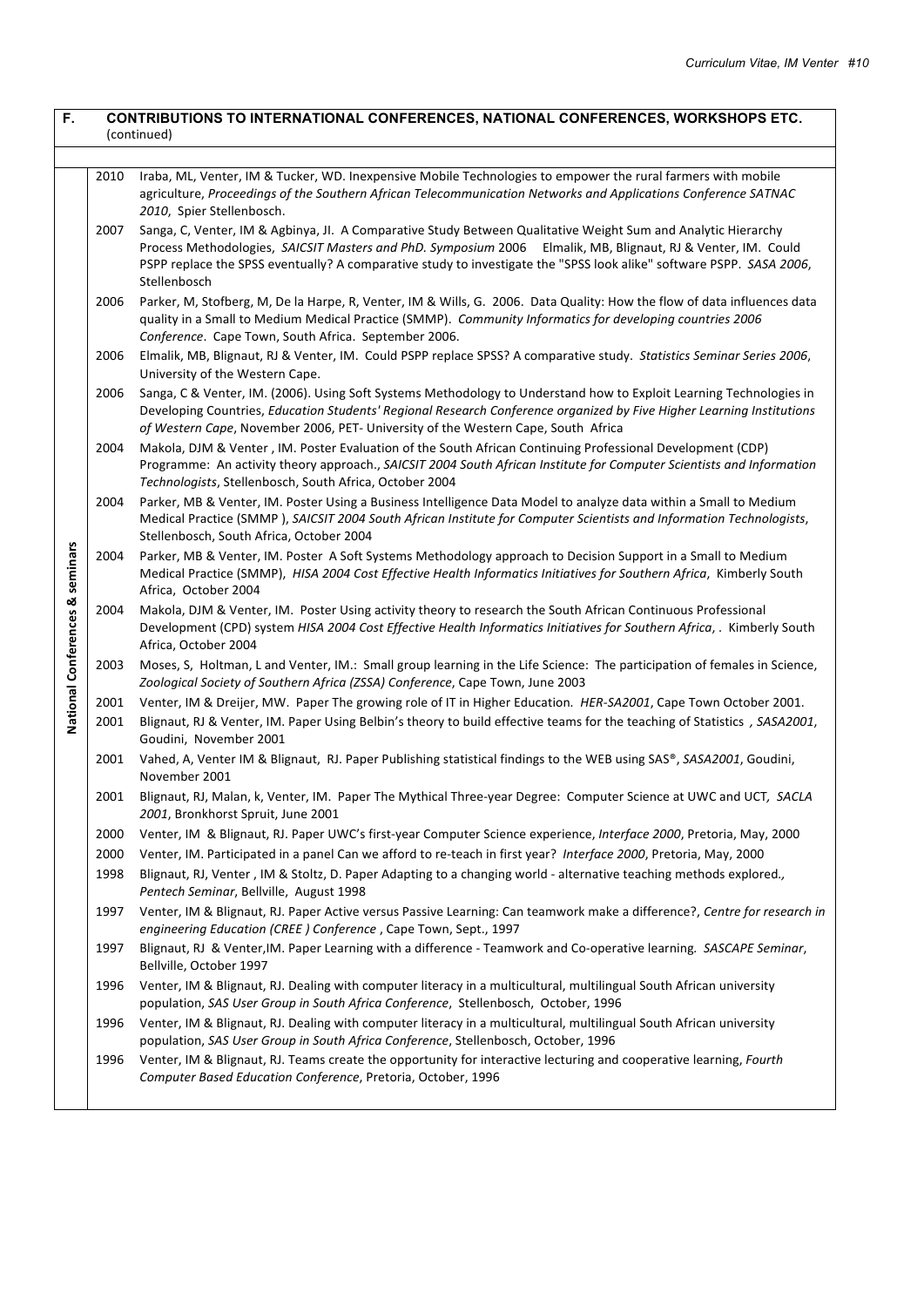|                                   | <b>G. TEACHING EXPERIENCE / PORTFOLIO</b>                                                                                                                                                                                                |                                                           |                                                                                                                                                                                                                                                                                                                                                                                          |  |  |  |
|-----------------------------------|------------------------------------------------------------------------------------------------------------------------------------------------------------------------------------------------------------------------------------------|-----------------------------------------------------------|------------------------------------------------------------------------------------------------------------------------------------------------------------------------------------------------------------------------------------------------------------------------------------------------------------------------------------------------------------------------------------------|--|--|--|
|                                   |                                                                                                                                                                                                                                          |                                                           |                                                                                                                                                                                                                                                                                                                                                                                          |  |  |  |
| Curriculum Development & Teaching | University of<br>Stellenbosch,<br>Saldanha                                                                                                                                                                                               | Computer<br>Information<br>Systems                        | Developed courses for first year students.<br>Lectured the course Computer Information Systems I. Compiled the course,<br>planned projects and tutorials. Wrote application and system programs for the<br>subject Computer Information Systems.<br>Did the planning of the curriculum for each course up to third year level.<br>Coordinated the lecturing personnel in the department. |  |  |  |
|                                   | University of<br>Stellenbosch<br><b>Business School</b>                                                                                                                                                                                  | <b>MBA</b> Information<br>Systems course                  | Lectured the course Business Information Systems to MBA students. Introduced<br>group presentations on recent developments in the ICT field.                                                                                                                                                                                                                                             |  |  |  |
|                                   |                                                                                                                                                                                                                                          | Computer<br><b>Fundamentals</b>                           | Initiated the course in 1988. Developed the curriculum, course material as well<br>as tutorial material. Continually evaluated and changed the course. To address<br>the students' background disparity, Computer Based Training was implemented<br>in 2000 and is still being used.                                                                                                     |  |  |  |
|                                   | University of the<br><b>Western Cape</b>                                                                                                                                                                                                 | Human Computer<br>Interaction                             | Initiated this course in 2004. Developed the curriculum and course material. A<br>project that includes the Software Engineering and Database component of the<br>CSC312 course forms an integral part of the course. Students work in teams and<br>present prototypes of their work at the end of the course.                                                                           |  |  |  |
|                                   |                                                                                                                                                                                                                                          | Data<br>Communications<br>and Computer<br><b>Networks</b> | Initiated this course in 1992 and taught it until 2001. Developed the curriculum<br>and course material. A project and installation of a small network formed an<br>integral part of the course.                                                                                                                                                                                         |  |  |  |
|                                   |                                                                                                                                                                                                                                          | Operating<br>Systems                                      | Initiated this course in 1992 and taught it until 2002. Developed the curriculum<br>and course material. A presentation formed an integral part of the course.                                                                                                                                                                                                                           |  |  |  |
|                                   |                                                                                                                                                                                                                                          | Computer<br>Architecture                                  | Have been teaching this course from 2002 - 2016. Used mind or concept maps<br>and teamwork effectively in this course.                                                                                                                                                                                                                                                                   |  |  |  |
|                                   |                                                                                                                                                                                                                                          | Computer<br><b>Networks</b><br><b>Honours Course</b>      | Initiated Computer Networks course in 1997 - taught it until 2001.                                                                                                                                                                                                                                                                                                                       |  |  |  |
|                                   |                                                                                                                                                                                                                                          | Java                                                      | Initiated this course in 1999. Developed the curriculum and course material. To<br>address the disparity in backgrounds of the students, Small Group Learning was<br>implemented in 2000.                                                                                                                                                                                                |  |  |  |
|                                   | <b>Innovative Teaching</b>                                                                                                                                                                                                               | complemented with group learning.                         | To create an environment where students can acquire lifelong skills, conventional teaching is being                                                                                                                                                                                                                                                                                      |  |  |  |
|                                   | HCl undergraduate students do a literature survey on mobile security, conduct a survey amongst<br>Maintaining a level<br>of study and inquiry<br>students and present their findings. Throughout the process the students are monitored. |                                                           |                                                                                                                                                                                                                                                                                                                                                                                          |  |  |  |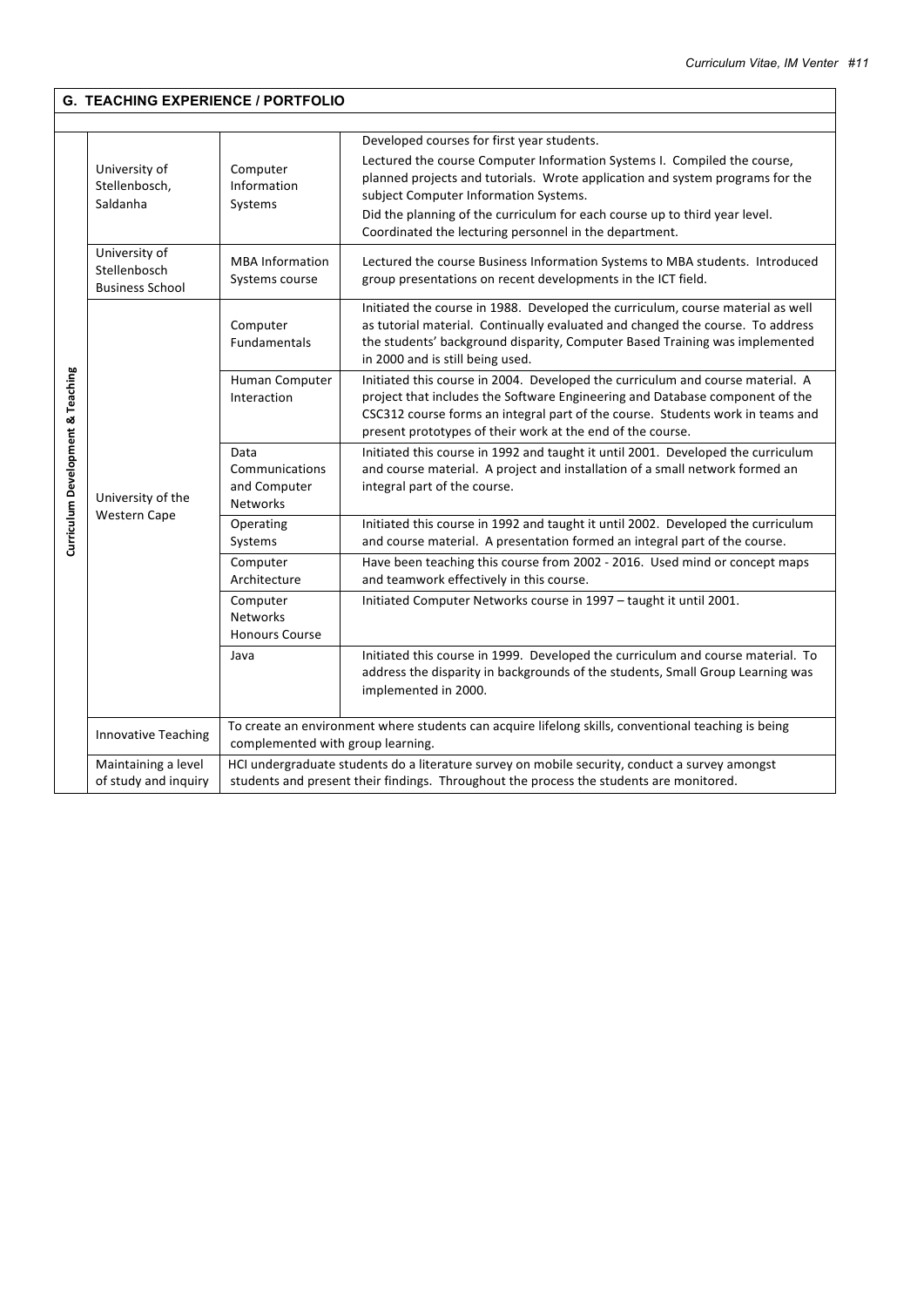| <b>H. POSTGRADUATE STUDENTS SUPERVISED</b> |     |                                                                                                                                                           |                                      |        |  |
|--------------------------------------------|-----|-----------------------------------------------------------------------------------------------------------------------------------------------------------|--------------------------------------|--------|--|
| 7 PhD's and 13 MSc students completed      |     |                                                                                                                                                           |                                      |        |  |
| Name of students                           |     | Degree/supervised and title of the thesis                                                                                                                 | Year Qualified                       | Gender |  |
| Kudakwashe Dandajena<br>Co-supervisor      |     | Derivatised deep learning algorithm built on optimum parameter<br>fusion based on large scale sequential environment                                      | (2019)                               | м      |  |
| Wafa abd el Rauf abd el<br>Ati             |     | Financial Inclusion using Mobile technologies in the Republic of<br>Sudan                                                                                 | (2019)                               | F      |  |
| Suheb Adil Adam<br>Soliman                 |     | Enhancing user interfaces for internet of things environments                                                                                             | (2019)                               | м      |  |
| <b>Elmouez Mohamed</b>                     |     | Evaluating the Quality of e-Government Service: The case of Sudan                                                                                         | (2019)                               | м      |  |
| Sally Michael Younan                       |     | Secure smart insurance/reinsurance contracts using 3 <sup>rd</sup> generation<br>Blockchain                                                               | (2019)                               | F      |  |
| Ola Omolola Bankole                        |     | Predictors of Design and Adoption of Collaborative eLearning<br>Environments: A Multi-Method Analysis using Data Mining                                   | December 2019<br>$(2016 - 019)$      | F      |  |
| Hamza Alkanoni                             | PhD | The development of computer science curricula for higher technical<br>and vocational institutions in Libya                                                | August 2019<br>$(2015 - 2019)$       | м      |  |
| Andy Bytheway                              |     | The availability, applicability and utility of systems engineering<br>standards in South African education                                                | April 2016<br>$(2013 - 2015)$        | м      |  |
| Michael Norman                             |     | The strategic role of software development within the software<br>industry of the Western Cape (South Africa)                                             | April 2016<br>$(2012 - 2015)$        | М      |  |
| Imran Achmed                               |     | An independent hand-tracking framework from a single two-<br>dimensional view and its application to South African sign language<br>recognition           | <b>March 2014</b><br>$(2011 - 2013)$ | M      |  |
| Nureni Ayofe Azeez<br>Co-supervisor        |     | Construction of a Model for Securing Sensitive Information on a Grid                                                                                      | <b>March 2013</b><br>$(2010 - 2012)$ | M      |  |
| Camelius Sanga                             |     | A framework for the measurement of the quality of an Open Source<br>e-learning system with specific reference to the Open University of<br>Tanzania       | <b>March 2010</b><br>$(2006 - 2009)$ | М      |  |
|                                            |     |                                                                                                                                                           |                                      |        |  |
| Saira-Banu Adams                           |     | Gender in Computer Science - bridging the divide                                                                                                          | April 2019<br>$(2017 - 2018)$        | F      |  |
| Ntombesisa Mateyisi                        |     | A digital platform for social innovation through digital storytelling                                                                                     | (2017)                               | F      |  |
| Menia Alkeilani                            |     | The components of a voice signature                                                                                                                       | April 2018<br>$(2015 - 2017)$        | F      |  |
| Kurt Jacobs (co-<br>supervisor)            |     | South African Sign Language Hand Shape and Orientation<br>Recognition on Mobile Devices Using Deep Learning                                               | April 2017<br>$(2015 - 2016)$        | м      |  |
| M Waleed Deany                             |     | A comparison of machine learning techniques for facial expression<br>recognition                                                                          | August 2018<br>$(2015 - 2018)$       | M      |  |
| Ghislaine L. Ngangom<br>Tiemeni            |     | Performance estimation of mobile communication using traffic<br>generation and monitoring on a mobile device                                              | Sept 2015<br>(distinction)           | F      |  |
| Marie Josée                                |     | Understanding the factors that influence trust in e-services: A case                                                                                      | $(2013 - 2015)$<br><b>March 2015</b> | F      |  |
| Ufitamahoro<br>Marie-Louise Iraba          |     | study of a mesh network implementation in Mankosi, South Africa<br>Inexpensive mobile technologies to empower rural farmers with                          | $(2012 - 2014)$<br>March 2012        | F      |  |
| Ryno Hoorn                                 | MSc | mobile-agriculture (MSc (CS))<br>Comparison and evaluation of mass video methods used to assist<br>Deaf people                                            | $(2010 - 2011)$<br>Sept 2012         | M      |  |
|                                            |     | (MSc (CS))                                                                                                                                                | $(2010 - 2012)$                      |        |  |
| Mohammed Rahmann<br>Mojadadi               |     | The influence of interfaces on the understanding of set theory in<br>mathematics by secondary school learners in Afghanistan (MSC (CS))                   | <b>March 2011</b><br>$(2006 - 2010)$ | м      |  |
| Lorén Wesso (co-<br>Supervisor)            |     | Understanding the influence of a student's academic profile on the<br>student's ability to become Computer literate (MSc (Stats) with a<br>mini thesis)   | <b>March 2010</b><br>$(2008 - 2009)$ | M      |  |
| David Makola                               |     | Evaluation of the South African Continuing Professional<br>Development (cpd) Information System using Activity Theory (MTech<br>(Information Technology)) | 2009<br>$(2005 - 2008)$              | M      |  |
| <b>Marlon Parker</b>                       |     | Using ontologies for information management within small to<br>medium medical practices (SMMPs) (MTech (Information<br>Technology))                       | 2007(distinction)<br>$(2005 - 2007)$ | м      |  |
| Aneeqah Vahed                              |     | Reporting research findings to the web MSc (CS)                                                                                                           | <b>March 2003</b><br>$(2001 - 2002)$ | F      |  |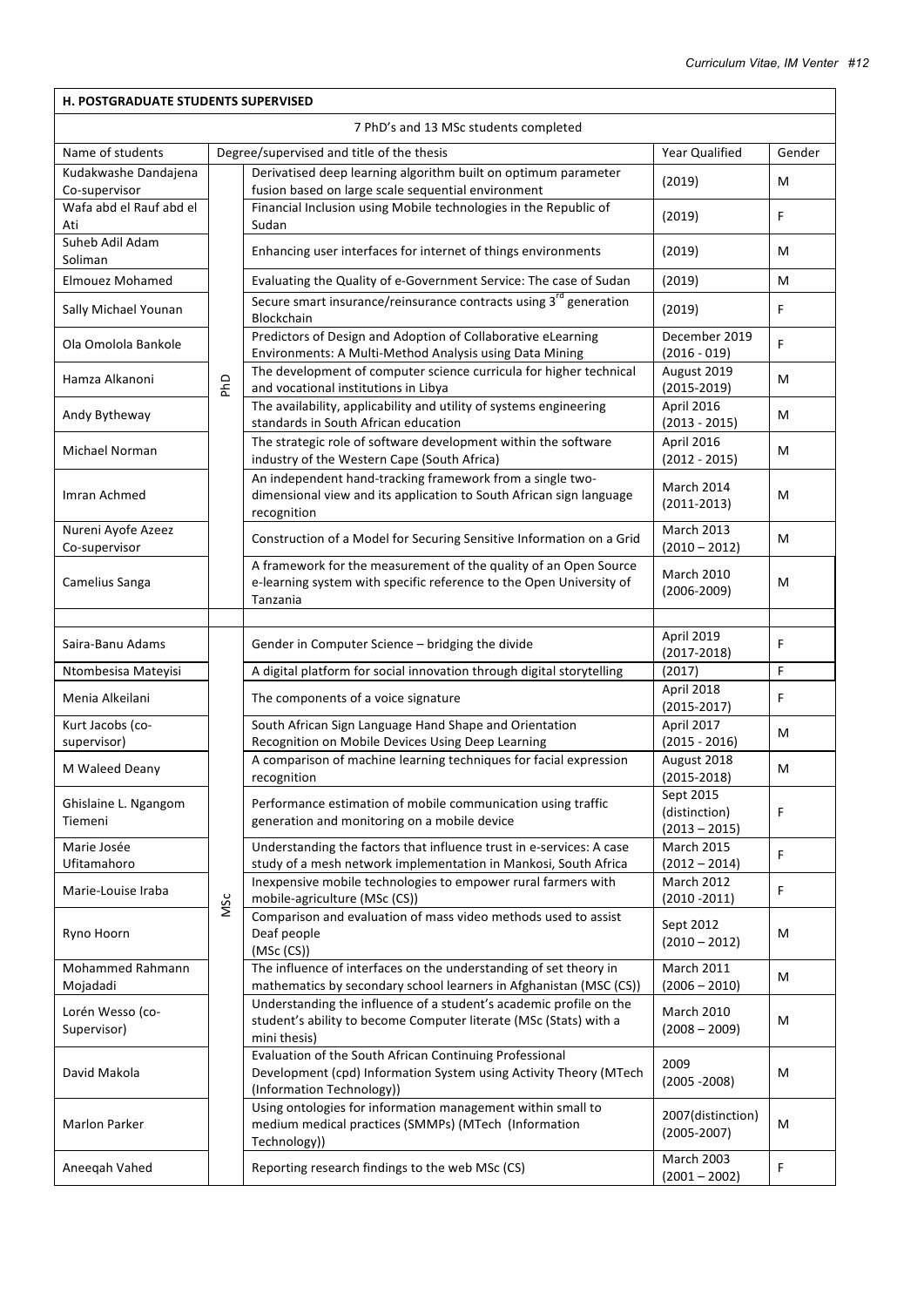| <b>Name of students</b>    |         | Title of the project                                                                        | Qualified | Gender |
|----------------------------|---------|---------------------------------------------------------------------------------------------|-----------|--------|
| Zoë Amansure               |         | Helping disadvantaged youth find employment in web development                              | 2018      | F      |
| Gercia Lewis               |         | eShop: Online shopping                                                                      | 2017      | F      |
| Tovide A E Semande         |         | eBooking system for UWC computer laboratories                                               | 2017      | F      |
| Siya Ntolo                 |         | eQueue                                                                                      | 2017      | M      |
| Ntombesisa Mateyisi        |         | <b>Digital Storytelling</b>                                                                 | 2016      | F      |
| Wongakazi Pambuka          |         | Qswift (cum laude)                                                                          | 2016      | F      |
| <b>Ferlind Hendricks</b>   |         | WeLearn with e-learning                                                                     | 2016      | M      |
| Andrew Steven Muller       |         | E-learning with the use of mobile applications                                              | 2016      | м      |
| Takudzwa Madzande          |         | Where art thou? Using location-sensing technologies to secure<br>children                   | 2015      | М      |
| Mogamat Waleed Deaney      |         | Lip reading to text                                                                         | 2014      | м      |
| Zakhele Mfanapfuthi Ntuli  |         | Adding a video notification to SignSupport                                                  | 2014      | м      |
| Cebile Fortunate Miya      |         | VibeSense                                                                                   | 2014      | F      |
|                            |         | Mobile reminder to improve medicine compliance of Deaf or patients                          |           |        |
| <b>Buhle Bongco</b>        |         | with low literacy levels                                                                    | 2013      | F      |
| Siphokazi Dayile           |         | Mobile information for the Deaf                                                             | 2013      | F      |
| Zine Cynthia Tshaka        |         | A mobile application to interact with a mesh billing system                                 | 2013      | F      |
| Toluwaleke Ademuyiwa       |         | A bio specimen barcode reader and updater mobile application                                | 2013      | M      |
| Gloria Padua               |         | <b>Employer Management System</b>                                                           | 2013      | F      |
| Livie Ngangom              |         | Distributed database system for business transactions                                       | 2012      | F      |
| Nhlakanipho Ndlamlenze     |         | Mobile banking with PayPal                                                                  | $\ast$    | м      |
|                            |         |                                                                                             |           |        |
| Allen Mwangonde            |         | Notephones system                                                                           | 2012      | м      |
| Ntsako Bila                |         | Mobile banking                                                                              | 2011      | м      |
| Maggie Chimbwanda          |         | Emergency mesh networks                                                                     | 2011      | F      |
| Shadrack Mehlomakuu        |         | <b>Bluetooth access control</b>                                                             | 2010      | м      |
| Akhona Mahangu             |         | Minute management system                                                                    | 2010      | F      |
| Marie-Louise Iraba         |         | Student residence management system                                                         | 2009      | F      |
| Ryno Hoorn                 | Honours | Mobile online sign language dictionary to improve English literacy<br>amongst the Deaf      | 2009      | М      |
| Aluwani Witness Tshishonga |         | An intelligent part-of-speech tagger for Tshivenda                                          | 2008      | M      |
| Zimane Chitedze            |         | UWC online registration                                                                     | 2008      | M      |
| Olabambo Owasula           |         | A web-based e-learning system for honours Computer Science                                  | 2008      | M      |
| Jameel Adam                |         | Enhanced podcast forum for e-learning                                                       | 2007      | M      |
| <b>Irshaad Hoesain</b>     |         | SMS (and e-learning) notification for marks administration                                  | 2007      | м      |
| Hamza Quick                |         | A real-time VoIP chat system designed for an open source e-learning<br>environment          | 2007      | М      |
| L Madubedube               |         | Web-based printing                                                                          | $\ast$    | М      |
| Lira Moeti                 |         | Web-based printing                                                                          | 2006      | М      |
| Moneeba Cassiem            |         | Web based student progress tracking system                                                  | 2004      | F      |
| Envar Saaiman              |         | On demand printing                                                                          | 2004      | М      |
| <b>Kelvin Andrews</b>      |         | Web submission of programming assignments                                                   | 2004      | М      |
| Dewar Smith                |         | Writing online content to a CD (to be used offline)                                         | 2004      | М      |
| Toivo Kamati               |         | Web-based help desk                                                                         | 2003      | М      |
| Sakhile Mkwhanazi          |         | Web-based help desk                                                                         | 2003      | М      |
| Janine Barnes              |         | Online Questionnaire GUI. A comparison of Java and XML<br>implementations                   | 2001      | F.     |
| Tasneem Shaik              |         | Online programming assignment submission system                                             | 2001      | F      |
| Fayros Jaffer              |         | WEB enabled career guidance consultant                                                      | 2001      | M      |
| Rafiq Hay                  |         | Online resource booking system                                                              | 2001      | M      |
| Satish Byrow               |         | Database manipulation on the internet using PHP and ASP                                     | 2000      | М      |
| André Classen              |         | Instructor led Web touring in a collaborative educational environment                       | 2000      | М      |
| Reza Inglis                |         | Web-based help desk for first-year Computer Science students                                | 2000      | M      |
| Kayalethu. Mangaliso       |         | Online questionnaire that facilitates immediate data retrieval for<br>statistical analysis. | 1999      | М      |
| Kosi Makwati               |         | Online registration for first year students                                                 | $\ast$    | М      |
| Anderson S. Mengeni        |         | Network directory services                                                                  | 1997      | M      |
| André G. Kiewietz          |         | Virtual Reality marvel or monster?                                                          | 1994      | M      |
|                            |         |                                                                                             |           |        |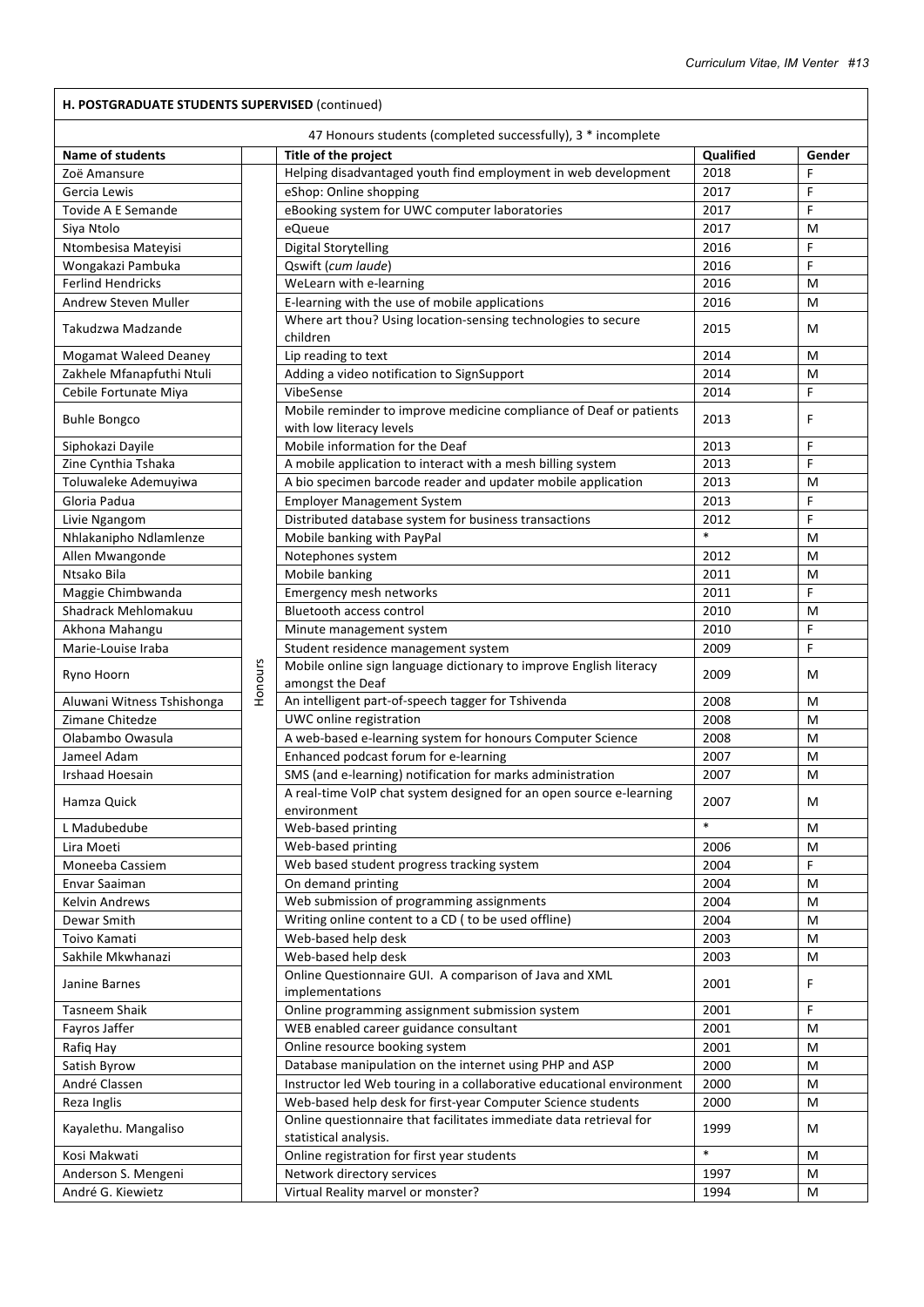$\overline{\phantom{a}}$ 

| I. ACADEMIC PROFILE/STANDING |                                                                                                                                             |  |  |
|------------------------------|---------------------------------------------------------------------------------------------------------------------------------------------|--|--|
|                              |                                                                                                                                             |  |  |
|                              | Rated C3 researcher, 2016 - 2021                                                                                                            |  |  |
| National                     | Rated L researcher, 2002 - 2006                                                                                                             |  |  |
| Research                     | Reviewer for rating applications in 2009, 2010, 2011, 2012, 2014 and 2015, 2017, 2018, 2019                                                 |  |  |
| Foundation                   | Reviewer for funding applications 2002, 2003, 2005, 2006, 2009, 2010, 2015 and 2016                                                         |  |  |
|                              | Reviewer for Masters and PhD Applications 2013, 2014                                                                                        |  |  |
|                              | Examined 54 Masters as well as 11 PhD theses.                                                                                               |  |  |
|                              | MTech (information Systems), Ms Kirstin Tanja Barth, An analysis of semantic data quality deficiencies in a national                        |  |  |
|                              | data warehouse: a data mining approach, January 2019, UNISA                                                                                 |  |  |
|                              | MSc (Computer Science), Mr Tibo Kiefer, The digital divide: investigating the perspectives of students in                                   |  |  |
|                              | Swaziland, December 2018, North West University.                                                                                            |  |  |
|                              | MSc (Computer Science), Ms Cecilia Sibeko, Impact of Node Location on Quality of Service in Infrastructure Wireless                         |  |  |
|                              | Mesh Networks, January 2018, University of Zululand, Kwazulu-Natal.                                                                         |  |  |
|                              | MSc (Information Technology) minor dissertation, IF Nonso. Decision tree classifiers for incident call data sets, July                      |  |  |
|                              | 2017, UCT, Cape Town                                                                                                                        |  |  |
|                              | MA (Information Technology), Ms Allisson CE Mentoor. Social networking services in support of patient centred                               |  |  |
|                              | care: a South African perspective, February 2017, NMMU, Port Elizabeth                                                                      |  |  |
|                              | MSc (Computer Science), Mr Kulani M. Mhlongo. Assessing the diffusion and use of mobile payment solutions: A                                |  |  |
|                              | case of South African townships, September 2016. University of South Africa.                                                                |  |  |
|                              | MSc (Computer Science), Mr Nathan de la Cruz. Autonomous Facial Expression Recognition using the Facial Action                              |  |  |
|                              | Coding System, January 2016, University of the Western Cape, Cape Town.                                                                     |  |  |
|                              | MSc (Computer Science), Mr Gershwin A Sauls. Information security concerns around enterprise "bring your own                                |  |  |
|                              | device" adoption in South African higher education institutes, December 2015, Rhodes University, Grahamstown.                               |  |  |
|                              | MTech (Information Technology), Mr Rudolph Godfrey. Instructional technology for the teaching of novice                                     |  |  |
|                              | programmers at a university of technology, May 2015, Cape Peninsula University of Technology, Cape Town.                                    |  |  |
|                              | MEd (Computer Science Education), Ms SC van Zyl, The teaching of Scratch to assist with the learning of Delphi as                           |  |  |
|                              | an object orientated programming language, November 2014, University of the North West, Potchefstroom.                                      |  |  |
|                              | MSc (Computer Science), Mr Charels Madebwe, An investigation into the role played by perceived security concerns                            |  |  |
|                              | in the adoption of mobile money services, July 2014, Rhodes University                                                                      |  |  |
|                              | MSc (Computer Science), Mr Ibrahiem Frieslaar, Robust South African Sign Language gesture recognition using                                 |  |  |
|                              | hand motion and shape, Jan 2014, UWC                                                                                                        |  |  |
|                              | MSc (Computer Science), Mr Amir Kror Shahidzay, Development of a Health Management Information System                                       |  |  |
| Masters Examiner             | using Agile software-engineering methods, Jan 2014, UWC                                                                                     |  |  |
|                              | MEd (Computer Science Education), Ms Roxanne Bailey, Information Technology teachers' experience of                                         |  |  |
|                              | multimedia-based professional development, 21 January 2013, University of the North West, Potchefstroom.                                    |  |  |
|                              | MSc, Mario Fisher, Performance benchmarking physical and virtual LINUX environments, 31 August 2012,<br>University of Cape Town, Cape Town. |  |  |
|                              | MSc, Mr Eldridge van der Westhuizen, A framework for personal health records in online social networking, 12                                |  |  |
|                              | February 2012, Nelson Mandela Metropolitan University, Port Elizabeth.                                                                      |  |  |
|                              | MSc, Mohammed Tariq Meeran, An analyses of voice over Internet Protocol in wireless mesh networks, January                                  |  |  |
|                              | 2012.                                                                                                                                       |  |  |
|                              | MSc, Mr Morice Daudi, Modelling and Management of Evolution of Rational Trust in Business Organisations, April                              |  |  |
|                              | 2012, University of Dar-es-Salaam, Tanzania.                                                                                                |  |  |
|                              | MTech, Mr Mabule Samuel Mabakane, Scaling of scientific software applications on CHPC clustering environment,                               |  |  |
|                              | May 2011, Tswane University of Technology                                                                                                   |  |  |
|                              | MSc, Mr Daniel Ngondo, Performance assessment of MC-CDMA based broadband power-line communication: A                                        |  |  |
|                              | case study of a congested power-line network. June 2011, Dar-es-Salaam, Tanzania                                                            |  |  |
|                              | MSc, Mr Wilfred F. Senyoni, Development of a web-based examination management information system for USDM                                   |  |  |
|                              | long distance programmes, March 2011, Dar-es-Salaam, Tanzania                                                                               |  |  |
|                              | MSc, Mr Gregory E. Doyle, The impact of podcasting on health sciences' pre-clinical student performance at the                              |  |  |
|                              | University of Cape Town, May 2011, University of Cape Town                                                                                  |  |  |
|                              | MSc, Mr Muyowa Mutemwa, A mobile Deaf-to-hearing communication aid for medical diagnosis, July 2011, UWC                                    |  |  |
|                              | MSc, Mr Jameel Adam. Video annotation wiki for South African Sign Language, January 2011.                                                   |  |  |
|                              | MSc, Mr David Wafula Wanyonyi. Mobile presentations with interactive chat for m-learning, December 2010.                                    |  |  |
|                              | MSc, Mr Alfred John Msasu. Challenges and strategies for improving use of health information for action in                                  |  |  |
|                              | managing district health systems and programmes, August 2010.                                                                               |  |  |
|                              | MSc, Mr Abubakar Diwan Bakari . Development of An Integrated Web and GIS Based Data Visualization Tool to                                   |  |  |
|                              | Improve Existing District Health Information Software in Health Sector of Zanzibar, June 2010.                                              |  |  |
|                              | MSc, Mr Allan Gallus Msolla. Design and implemetation of a decision support system for crop scheduling in                                   |  |  |
|                              | Tanzania: The case of the Morogoro Region, June 2010.                                                                                       |  |  |
|                              | MSc, Ms Patricia Sundaram Chilaisha. Analyzing the Process of Integration of Health Information Systems form                                |  |  |
|                              | Technical and Institutional Perspectives. May2010                                                                                           |  |  |
|                              |                                                                                                                                             |  |  |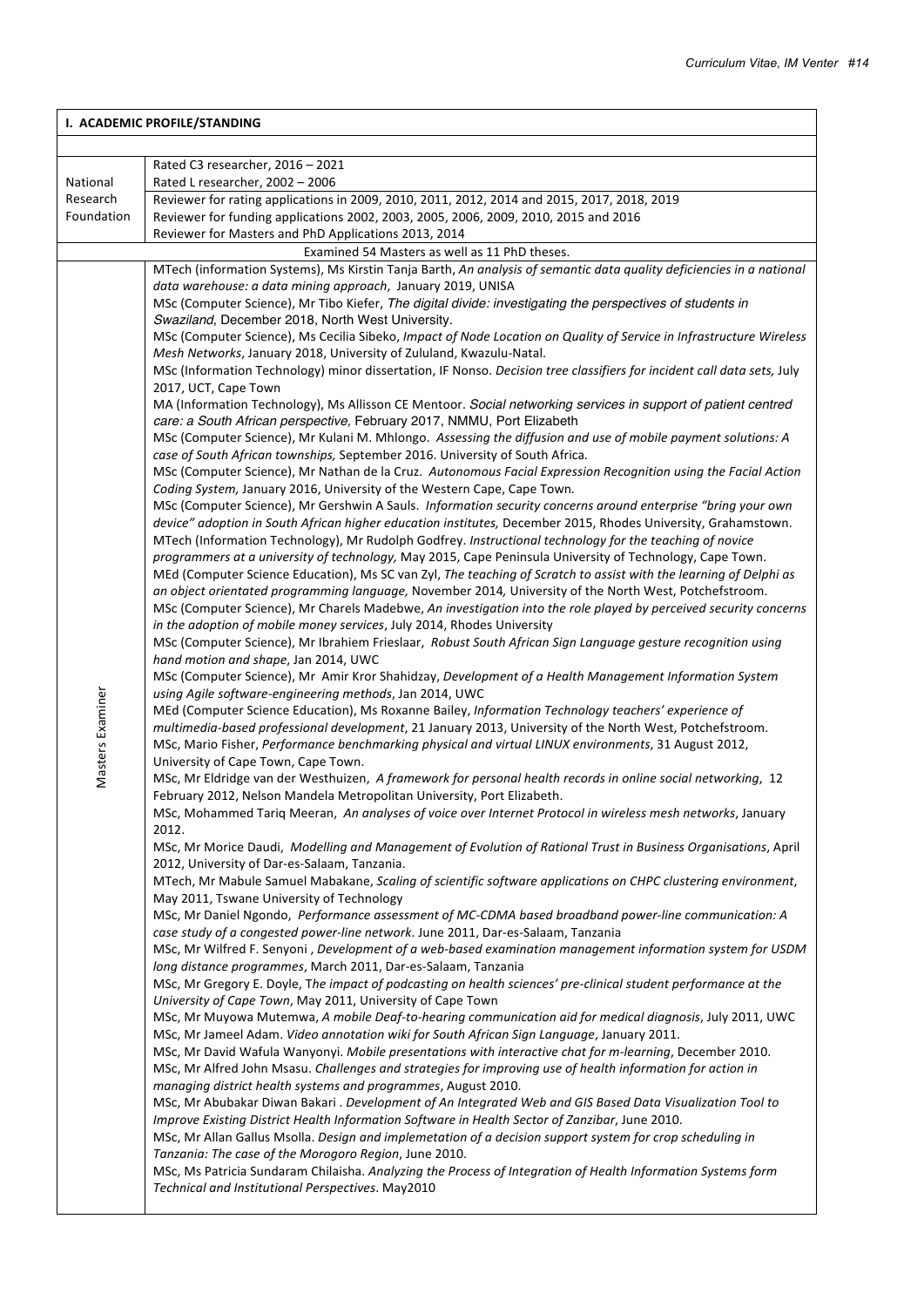| I. ACADEMIC PROFILE/STANDING (continued) |                                                                                                                                                                                                         |  |  |  |
|------------------------------------------|---------------------------------------------------------------------------------------------------------------------------------------------------------------------------------------------------------|--|--|--|
|                                          |                                                                                                                                                                                                         |  |  |  |
|                                          | MSc, Ms JA Liebenberg. Secondary school girls' experiences of pair- programming in Information Technology,                                                                                              |  |  |  |
|                                          | December 2009                                                                                                                                                                                           |  |  |  |
|                                          | Invited external examiner for 3 M.Sc's at the Zanzibar University, Stone Town, Zanzibar in June 2009                                                                                                    |  |  |  |
|                                          | MSc, Ms XiangQi Gong. Election Markup Language based tele-voting system, May 2009.                                                                                                                      |  |  |  |
|                                          | MSc, Mr Zhenyu Ma. Video for Deaf Telephony with an Adapted Synchronous Codec, April 2009.                                                                                                              |  |  |  |
|                                          | MSc, Mr Frederick Kinyua Kamanu. Computational verification of published human mutations, January 2009.                                                                                                 |  |  |  |
|                                          | MSc, Mr Sayed Hassan Adelyar. The complexity of Splay Trees and Skip Lists, January 2009.                                                                                                               |  |  |  |
|                                          | Invited external examiner for 7 M.Sc. Students' defenses at the Eduardo Mondlane University, Maputo, Mozambique.                                                                                        |  |  |  |
|                                          | June 2005                                                                                                                                                                                               |  |  |  |
|                                          | MSc, Mr Reginald Raymon Ceasar. Investigating an integrated teaching methodology as a means to prepare students                                                                                         |  |  |  |
|                                          | for university studies in Mathematics. December 2000                                                                                                                                                    |  |  |  |
|                                          | MSc, Mr Xolisa Vuza. Social and Technical issues of IP-Based Multi-Modal Semi-Synchronous communication: Rural                                                                                          |  |  |  |
|                                          | Telehealth Communication in South Africa. December 2005                                                                                                                                                 |  |  |  |
| Masters Examiner                         | MSc. An investigation into field-based learning and students understanding of ecological concepts: Implications for<br>conceptual change. February 2004                                                 |  |  |  |
|                                          | MSc, An evaluation on the impact of foundation programme students on the civil engineering mainstream programme                                                                                         |  |  |  |
|                                          | at Peninsula Technikon. December 2004.                                                                                                                                                                  |  |  |  |
|                                          | M Ed, The impact of inclusive education in special and developed/normal schools as perceived by parents, educators                                                                                      |  |  |  |
|                                          | and learners in Soweto schools. Faculty of Education, Vista University, Soweto. December 2003.                                                                                                          |  |  |  |
|                                          | MSc, Using e-learning to support IT education in a university environment: a case study approach. Department of                                                                                         |  |  |  |
|                                          | Computer Science, University of Port Elizabeth. January 2003.                                                                                                                                           |  |  |  |
|                                          | MSc, Evaluation of computer-based tutorials at UWC: perceptions, advantages and challenges. Department of                                                                                               |  |  |  |
|                                          | Statistics, University of the Western Cape. July 2003                                                                                                                                                   |  |  |  |
|                                          | MTech, An analysis of the factors that influence effectiveness in information technology student project teams.                                                                                         |  |  |  |
|                                          | Department of Information Technology, Port Elizabeth Technikon. October 2003.                                                                                                                           |  |  |  |
|                                          | Invited external examiner for 2 M.Sc. Students at the Eduardo Mondlane University, Maputo, Mozambique. December                                                                                         |  |  |  |
|                                          | 2002.                                                                                                                                                                                                   |  |  |  |
|                                          | M Ed, Outcomes-based computer literacy programme in distance learning mode. Vista University, Bloemfontein.                                                                                             |  |  |  |
|                                          | October 2002                                                                                                                                                                                            |  |  |  |
|                                          | MSc, Creative teaching in Statistics using Multi-media, Statistics Department, UWC. July 2002.<br>Moderator for Operating Systems III, Peninsula Technikon 1999.                                        |  |  |  |
|                                          | Moderator for Communication and Network Course, Peninsula Technikon, November 1993 and 1995                                                                                                             |  |  |  |
|                                          | Moderator for Operating Systems III, Cape Technikon, November 1994 and 1995                                                                                                                             |  |  |  |
|                                          | PhD (Informatics). Norwell Zhakata. A framework for facilitating knowledge in a computer-based instruction end-user                                                                                     |  |  |  |
|                                          | computing service course, April 2019, University of Pretoria, South Africa                                                                                                                              |  |  |  |
|                                          | PhD (Computer Science). Kolog, Awuni Emmanuel. Contextualising the Application of Human-Language Technology for                                                                                         |  |  |  |
|                                          | Counselling, August 2017, Joensuu: University of Eastern Finland                                                                                                                                        |  |  |  |
|                                          | PhD (Information Systems), JW Kamau. Adoption of free desktop open source software in developing countries in                                                                                           |  |  |  |
|                                          | Africa: A case of Kenyan university students, June 2017, UNISA, Pretoria                                                                                                                                |  |  |  |
|                                          | PhD (Computer Science), MA Schoeman. Enhancing Comprehension in open distance learning computer programming                                                                                             |  |  |  |
|                                          | education with visualization, January 2016, UNISA, Pretoria                                                                                                                                             |  |  |  |
|                                          | PhD (Computer Science), Marcus Duveskog. Digital storytelling for HIV and AIDS education in Africa, January 2015,                                                                                       |  |  |  |
|                                          | University of Eastern Finland, Finland<br>PhD (Computer Science), Mr BP Haskins. A mathematics rendering model to support chat-based tutoring, July 2014,                                               |  |  |  |
| Ph D Examiner                            | Nelson Mandela Metropolitan University, Port Elizabeth                                                                                                                                                  |  |  |  |
|                                          | PhD (Information Technology) Ms Helen A. van de Haar. A framework for biometrics for social grants in South Africa,                                                                                     |  |  |  |
|                                          | Feb 2014, Nelson Mandela Metropolitan University, Port Elizabeth                                                                                                                                        |  |  |  |
|                                          | PhD (Computer Science), Mr Jakkaphan Tangkuampien A community-based approach to new medium integration in                                                                                               |  |  |  |
|                                          | South African education: a combination of (an) ICT4D process approach and ethnographic action research techniques,                                                                                      |  |  |  |
|                                          | 29 July 2013, University of Cape Town, Cape Town.                                                                                                                                                       |  |  |  |
|                                          | PhD (Computer Science), Mr Addmore Machanja Towards a Chereme Based Dynamic South African Sign Language                                                                                                 |  |  |  |
|                                          | Gesture Recognition System, July 2008. University of the Western Cape                                                                                                                                   |  |  |  |
|                                          | PhD (Computer Science) Mary Lynne Hallot, Digital Watermarking Methods for Data Security and Authentication,                                                                                            |  |  |  |
|                                          | August 2008.                                                                                                                                                                                            |  |  |  |
|                                          | PhD (Computer Science), Mr Venkatesh Mahadevan, Models of an Application Framework for a Telecollaboration                                                                                              |  |  |  |
|                                          | Business System . July 2007 Faculty of Engineering, Swinburne University of Technology, Sydney, Australia                                                                                               |  |  |  |
|                                          | Appointed as member of the Accreditation Committee in 2019                                                                                                                                              |  |  |  |
| Council on                               | Appointed as programme evaluator for the Higher Education Quality Committee of the Council on Higher Education in                                                                                       |  |  |  |
| Higher                                   | 2004, 2005, 2006, 2010, 2011, 2012, 2013, 2014, 2015, 2016, 2017, 2018 and 2019<br>Attended a progamme evaluator's workshop in 2013, Served on a site visit panel to re-accredit an institution for the |  |  |  |
| Education                                | HEQC in 2012. Attended an Auditor's training workshop in 2006, and 2008                                                                                                                                 |  |  |  |
|                                          | Served on an Audit Panel for a private tertiary institution in August 2006                                                                                                                              |  |  |  |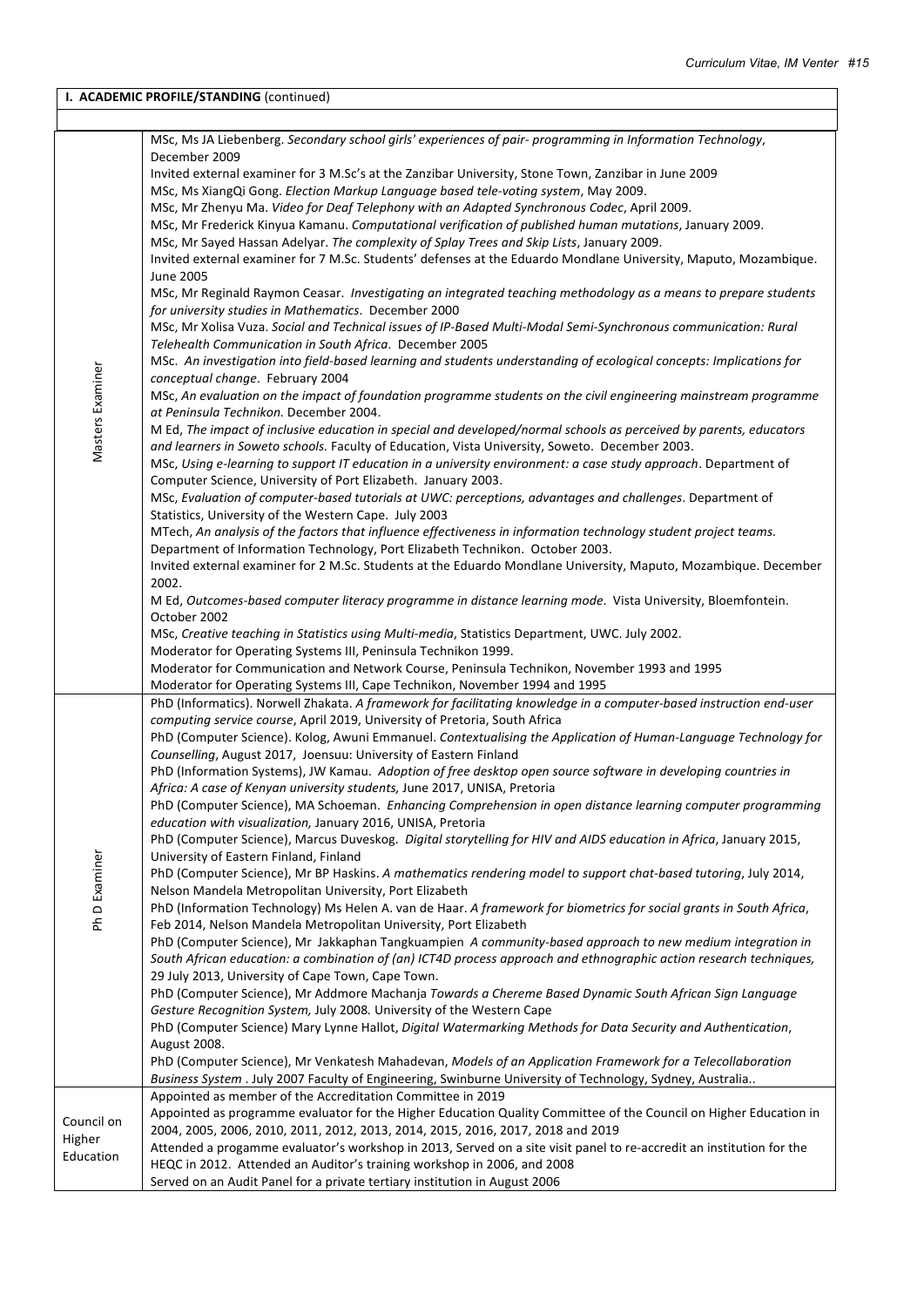| I. ACADEMIC PROFILE/STANDING (continued)                                                                |                               |                                                                                                                                                                           |                                                         |                   |  |  |
|---------------------------------------------------------------------------------------------------------|-------------------------------|---------------------------------------------------------------------------------------------------------------------------------------------------------------------------|---------------------------------------------------------|-------------------|--|--|
|                                                                                                         |                               |                                                                                                                                                                           |                                                         |                   |  |  |
| Advisor                                                                                                 |                               | South African Universities Vice Chancellors' Association Learning Field Committee for Computer<br>Science, February 2001 - December 2002                                  |                                                         |                   |  |  |
| Adjunct Professor                                                                                       |                               | 2008 Appointed as Adjunct Professor at the Cape Peninsula University of Technology.                                                                                       |                                                         |                   |  |  |
| General                                                                                                 |                               | Reviewed Fort Hare's Computer Science Department in 2010.                                                                                                                 |                                                         |                   |  |  |
|                                                                                                         | <b>COLLABORATIVE LINKAGES</b> |                                                                                                                                                                           |                                                         |                   |  |  |
|                                                                                                         |                               | <b>Nature of Collaboration</b>                                                                                                                                            | <b>Collaborator</b>                                     |                   |  |  |
| Institution<br>UCT                                                                                      |                               | Learning in Science and Engineering Reading Group                                                                                                                         |                                                         | Year<br>2000-2003 |  |  |
| Sweden/Uppsula and<br>Göteburg                                                                          |                               | Video Conferencing (SIDA/NRF Funded)                                                                                                                                      | Jeff Jawitz, Jeni Case<br>Shirley Booth, Mat<br>Daniels | 2000-2001         |  |  |
| of Technology                                                                                           | Cape Peninsula University     | Mentoring of PhD student - TRD2005070100128 - The<br>deployment of quality e-data                                                                                         | Retha de la Harpe                                       | 2003,<br>2008     |  |  |
| University of Maryland<br>College Park                                                                  |                               | Co-supervision of Masters student from Kabul and<br>publications.                                                                                                         | Jan Plane                                               | 2006              |  |  |
| Makerere University,<br><b>Informatics Technology</b>                                                   | Faculty of Computing and      | Attended a Summit on Development of Relevant<br>Computing Curricula for Sub-Saharan Africa                                                                                | Idris Rai                                               | 2010-2012         |  |  |
| University of Wisconsin,<br>Milwaukee                                                                   |                               | Worked on several collaborative publications                                                                                                                              | Shana R. Ponelis                                        | 2011 - current    |  |  |
| Abertay University,<br>Scotland                                                                         | University of Glasgow, &      | Collaborating on a mobile phone project                                                                                                                                   | Karen Renaud                                            | 2011- current     |  |  |
| Glasgow Caledonian<br>University and several<br>other European and South<br><b>African Universities</b> |                               | Erasmus + EU Project                                                                                                                                                      | Julie Adair                                             | 2015 - 2019       |  |  |
|                                                                                                         | University of Stellenbosch    | Collaborating on the evaluation of graduate attributes and<br>the determining of an effective admissions point system                                                     | lan Cloete                                              | 2014              |  |  |
| University of South Africa                                                                              |                               | Mentor for MSc and PhD students                                                                                                                                           | lan Sanders and Jan<br>Kroeze                           | 2017-current      |  |  |
| Sudan University of Science<br>and Technology                                                           |                               | PhD program contributor, teaching an HCI course                                                                                                                           | Izzeldin Osman                                          | 2018 - current    |  |  |
|                                                                                                         | J. COMMUNITY INVOLVEMENT      |                                                                                                                                                                           |                                                         |                   |  |  |
|                                                                                                         |                               |                                                                                                                                                                           |                                                         |                   |  |  |
|                                                                                                         | Interview                     | Interview at Bush Radio "Women in IT", 10 September 2001                                                                                                                  |                                                         |                   |  |  |
|                                                                                                         | Chairperson                   | Department of Computer Information Systems, University of Stellenbosch, Saldanha. 1985-1986.<br>Department of Computer Science, UWC. July 2005 - April 2017, and in 1993. |                                                         |                   |  |  |
|                                                                                                         | Deputy<br>Chairperson         | Department of Computer Science, UWC: 2004 - July 2005, 2001-2002, 2000, 1993 -1996                                                                                        |                                                         |                   |  |  |
|                                                                                                         |                               | 2005 - March 2017<br>Senate                                                                                                                                               |                                                         |                   |  |  |
|                                                                                                         |                               | Enterprise Architecture & Information Systems Committee of Senate and Council 2012 - March 2017                                                                           |                                                         |                   |  |  |
|                                                                                                         |                               | Science Faculty Management Committee 2005 - March 2017                                                                                                                    |                                                         |                   |  |  |
|                                                                                                         |                               | Representative of the Faculty of Science on the Faculty of Economic and Management Sciences Faculty                                                                       |                                                         |                   |  |  |
| University                                                                                              |                               | Board. 1990 - 2005.                                                                                                                                                       |                                                         |                   |  |  |
|                                                                                                         | Member of<br>committees:      | Faculty of Science Academic Development Committee 1993 -1995<br>Working Group on Computer Training 1999                                                                   |                                                         |                   |  |  |
|                                                                                                         |                               | Research and Study Leave Committee 2000, 2001, 2004 - 2005, 2013 - 2017                                                                                                   |                                                         |                   |  |  |
|                                                                                                         |                               | Post Graduate Studies Committee 2001, 2004 - 2005                                                                                                                         |                                                         |                   |  |  |
|                                                                                                         |                               | Science Faculty Computing Committee 2002                                                                                                                                  |                                                         |                   |  |  |
|                                                                                                         |                               | Student Affairs sub-committee, 2003 - 2005                                                                                                                                |                                                         |                   |  |  |
|                                                                                                         |                               | Administration of technical reports at UWC 1998 - 2017                                                                                                                    |                                                         |                   |  |  |
|                                                                                                         | Trustee                       | Trustee of the university of the Western Cape Pension fund, 2003 - 2019                                                                                                   |                                                         |                   |  |  |